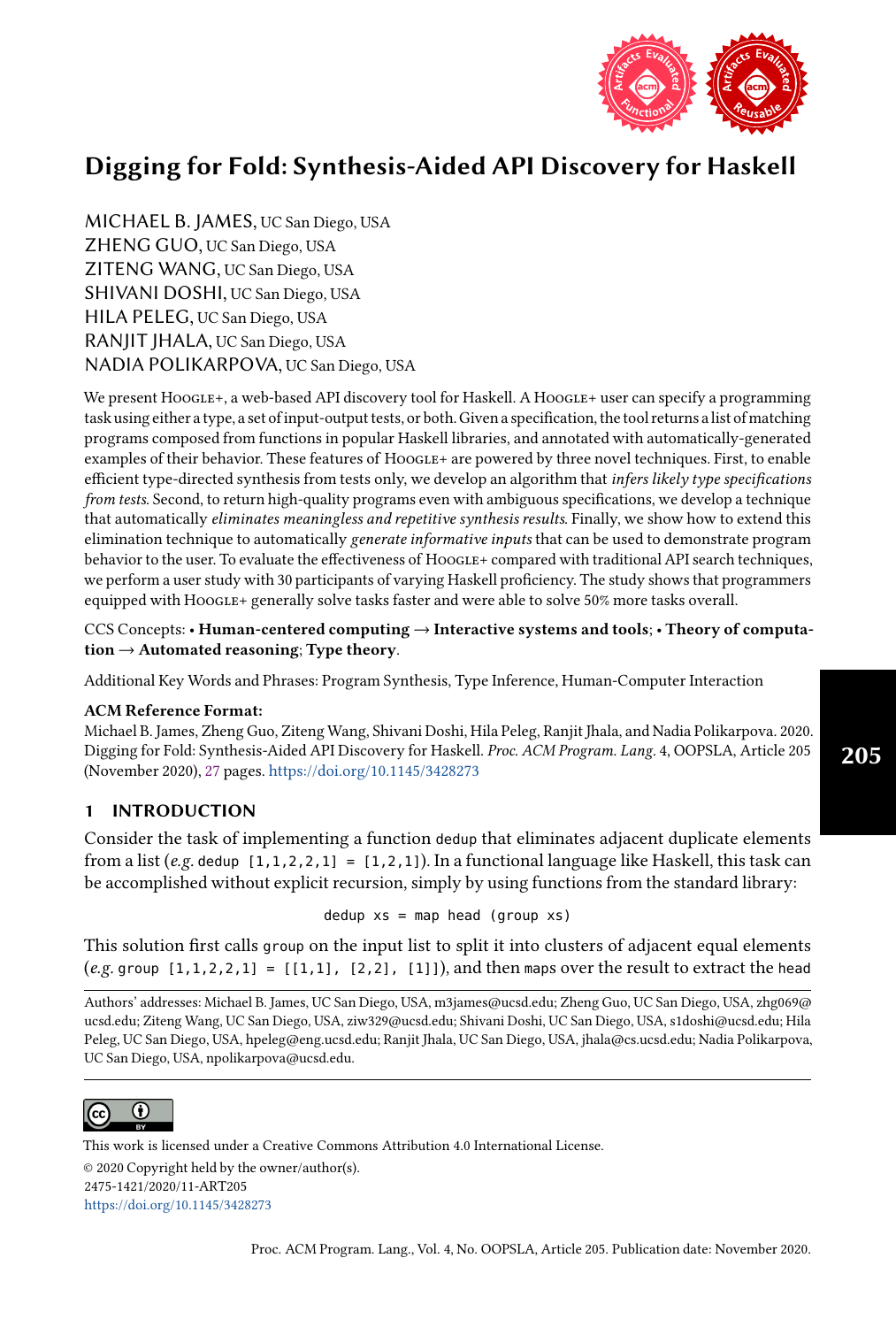<span id="page-1-0"></span>

Fig. 1. In Hoogle+, the user can search for dedup using its type, one or more tests, or both.

of each cluster. This implementation is not only shorter than a recursive one, but also more idiomatic. But how is the programmer to discover this solution?

The need for such discovery is particularly acute in functional languages, whose expressive types and higher-order functions make libraries extremely versatile and compositional. As a result, discovery is especially *useful* as many computations can be expressed by gluing components from existing libraries. At the same time, discovery is especially difficult as library functions are very general and can be composed in myriad ways. Online help forums like STACKOVERFLOW only contain solutions for common programming tasks, and are generally less helpful outside of a handful of most popular programming languages. As an alternative, Haskell programmers often turn to the Hoogle API search engine [\[Mitchell 2004\]](#page-26-1) to search for library functions by their type; but Hoogle only helps if there is a single library function that does the job, which is not the case for dedup where we must compose multiple functions into a snippet. Our goal is to bridge this gap and build an API discovery tool for Haskell that helps programmers find snippets like our implementation of dedup.

Type-Directed Component-Based Synthesis. The core technical challenge for API discovery is how to efficiently search the space of all snippets when the API library has hundreds or thousands of functions. Component-based program synthesis techniques [\[Feng et al.](#page-26-2) [2017;](#page-26-2) [Guo et al.](#page-26-3) [2020;](#page-26-3) [Gvero](#page-26-4) [et al.](#page-26-4) [2013;](#page-26-4) [Mandelin et al.](#page-26-5) [2005\]](#page-26-5) tackle this challenge using a type-directed approach. In particular, our prior work on synthesis by type-guided abstraction refinement (TyGAR) [\[Guo et al.](#page-26-3) [2020\]](#page-26-3) demonstrates how to efficiently perform type-directed search in the presence of polymorphism and higher-order functions, which are ubiquitous in functional languages. In this work we build upon the TyGAR search algorithm to implement an API discovery tool we dub HooGLE+.

**Challenges.** Although the core search algorithm behind  $HooGLE +$  is not new, turning this algorithm into into a practical API discovery tool required overcoming three important challenges.

1. **Specification:** The first challenge is that of specification: how should the programmer communicate their intent to the synthesizer? In Haskell, types are a powerful and concise way to specify program behavior thanks to parametric polymorphism, which significantly restricts the space of possible implementations of a given type. Types are the preferred mode of specification for Hoogle users and moreover, TyGAR requires a type in order to perform snippet search. The flip side of expressive types is that a Haskell beginner might not immediately know the most appropriate type for the function they want to implement. Consider dedup: its most general type is Eq  $a \Rightarrow [a] \rightarrow [a]$ ; this type is polymorphic in the list element, but restricts these elements to be *equatable*, because dedup has to compare them for equality. When types become non-trivial, it is more natural for a user to specify their intent using *input-output tests*. Based on these observations, we design HoogLE+ to allow three different modes of intent specification: only types, only tests, or both (see [Fig. 1\)](#page-1-0). To enable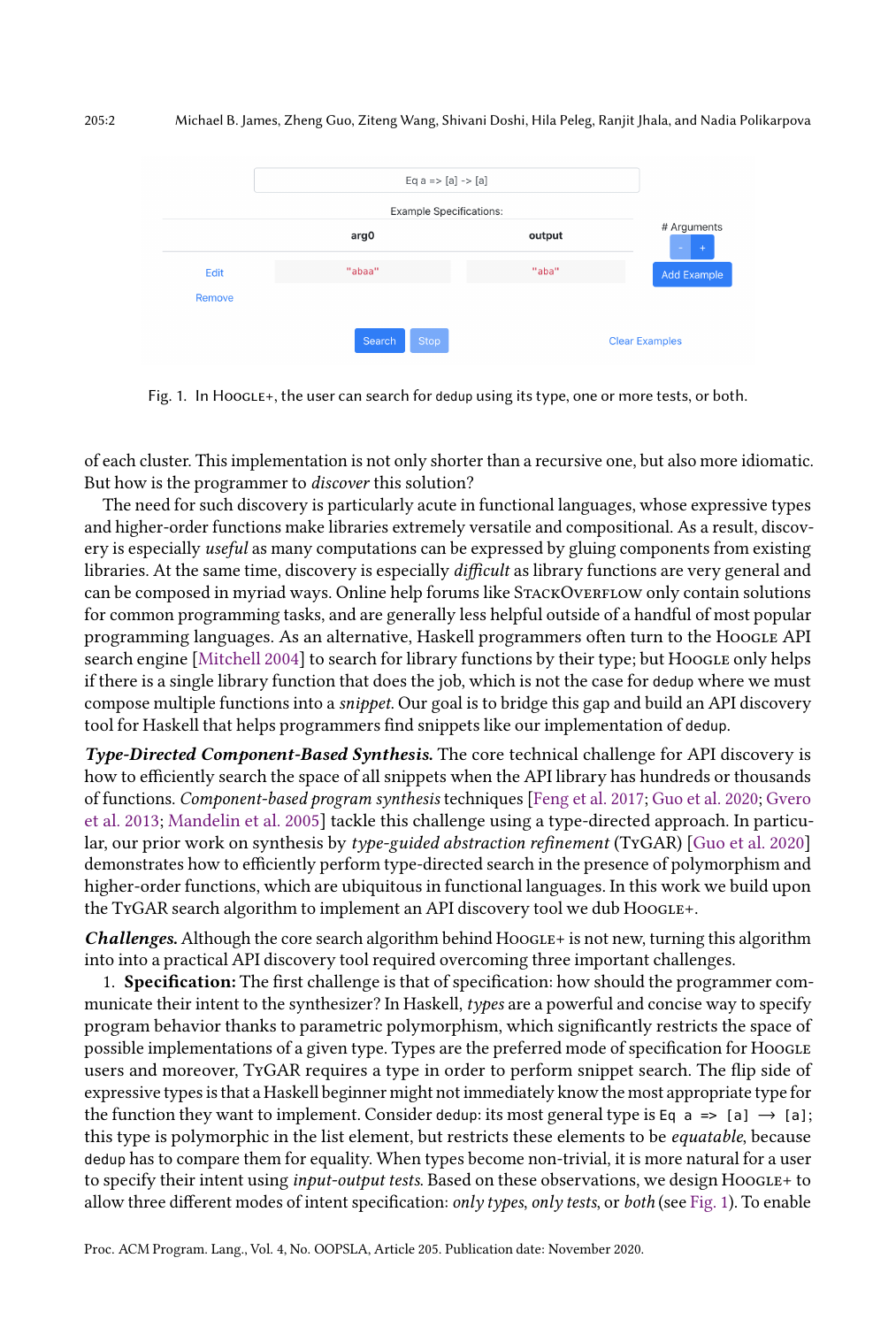<span id="page-2-0"></span>

Fig. 2. Candidate types for dedup inferred from the test "abaa"  $\rightarrow$  "aba".

type-directed search when the user only provides tests, we develop an algorithm to *infer* types from the tests. Note that there might be many types of different levels of generality that are consistent with the tests, so HOOGLE+ presents a set of likely type specifications to the user, as shown in [Fig. 2.](#page-2-0)

2. Elimination: Specifications are often ambiguous, especially when the user provides the type signature alone. In this case TyGAR might return many irrelevant candidate programs. For example, searching for dedup by its type might generate programs like  $\xrightarrow{}$  [] (which always returns the empty list) or  $\chi$ s  $\rightarrow$  head [] (which always crashes by taking the head of an empty list). Intuitively, these programs are clearly uninteresting, and we shouldn't need additional user input to eliminate them from the synthesis results. To address this challenge, we have developed an efficient heuristic for identifying uninteresting candidates using property-based testing [\[Claessen and Hughes 2000;](#page-26-6) [Runciman et al. 2008\]](#page-26-7).

3. Comprehension: Finally, once the candidate programs have been generated: how should the programmer decide which, if any, synthesis result solves their problem? To facilitate comprehension of a candidate program, Hoogle+ automatically generates several examples of its behavior as shown in [Fig. 3.](#page-3-0) Unfortunately, a naive exhaustive or random generation yields many uninformative examples. We show how to address this challenge by relying, once again, on property-based testing to generate inputs with certain desirable qualities, such as examples of success and failure and examples that differentiate this candidate from the rest.

 $HooGLE+$ . We have incorporated the three techniques described above together with the TyGAR search algorithm into a web-based API discovery engine. [Fig. 1](#page-1-0) illustrates using Hoogle+ for our running example: the programmer has specified the Haskell type signature for dedup and one example of its behavior. [Fig. 3](#page-3-0) shows the list of candidate programs returned by Hoogle+ (with the correct solution at the top).

User study. Does synthesis-aided API discovery actually help programmers solve their tasks compared to a more traditional workflow? We evaluate this question by conducting a user study with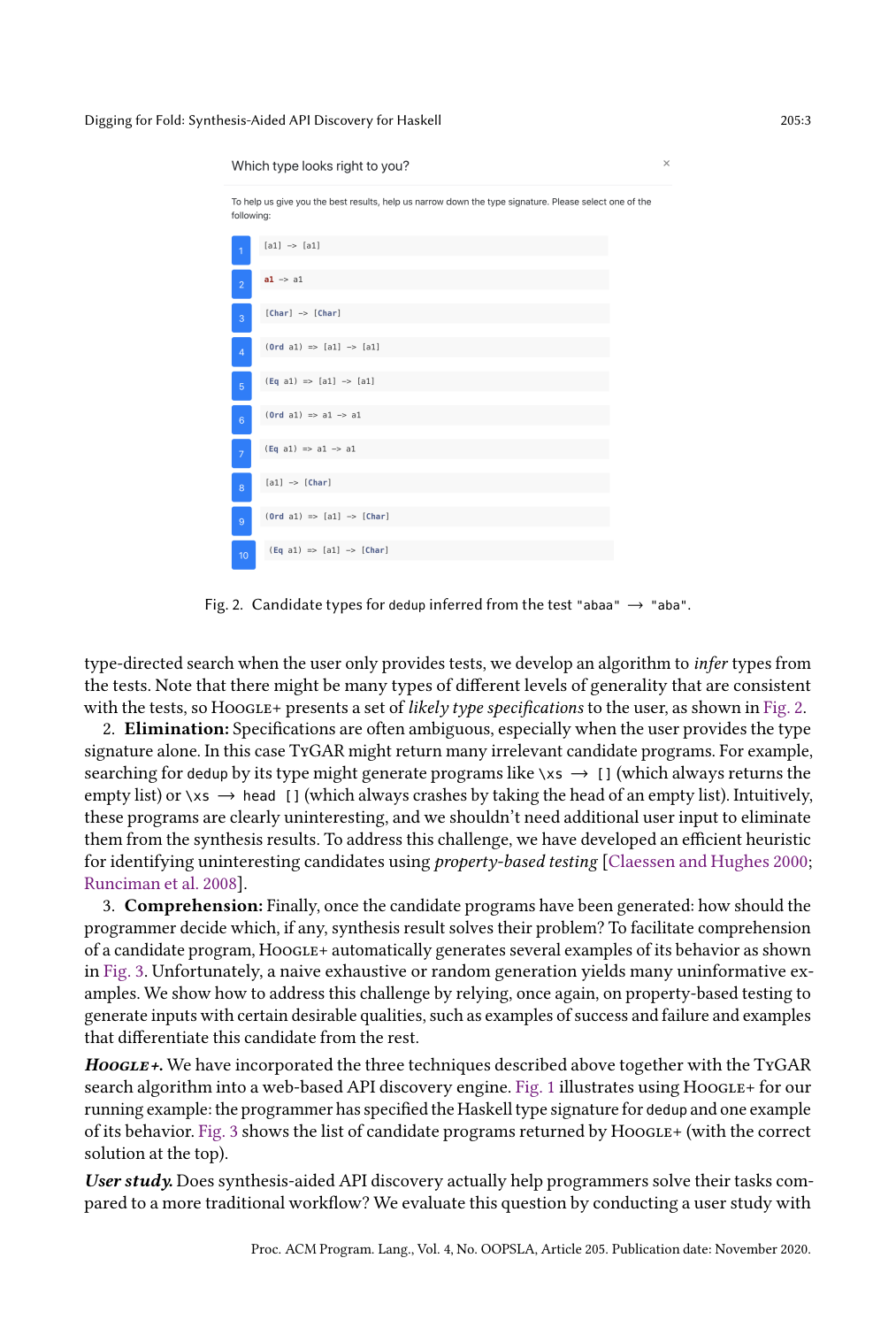<span id="page-3-0"></span>

|                                                                                                         | Stop<br>Search   | <b>Clear Examples</b> |  |  |
|---------------------------------------------------------------------------------------------------------|------------------|-----------------------|--|--|
| $\blacksquare$<br>\arg0 -> GHC.List.map GHC.List.head (Data.List.group arg0)<br>$\widehat{\phantom{a}}$ |                  |                       |  |  |
| New usage                                                                                               | arg0             | output                |  |  |
| Edit<br>Keep usage                                                                                      | "abaa"           | "aba"                 |  |  |
| Edit<br>Keep usage                                                                                      | $\left[ \right]$ | $\Box$                |  |  |
| Edit<br>Keep usage                                                                                      | [0]              | [0]                   |  |  |
| Edit<br>Keep usage                                                                                      | $[1]$            | $[1]$                 |  |  |
|                                                                                                         |                  | More Examples         |  |  |
| $\boxed{2}$<br>\arg0 -> GHC.List.concat (Data.List.group (GHC.List.tail arg0))<br>$\hat{\phantom{a}}$   |                  |                       |  |  |
| New usage                                                                                               | arg0             | output                |  |  |
| Edit<br><b>Keep usage</b>                                                                               | "abaa"           | "baa"                 |  |  |
| Edit<br>Keep usage                                                                                      | [0]              | $[ \ ]$               |  |  |
| Edit<br>Keep usage                                                                                      | $[ ]$            | bottom                |  |  |
| More Examples                                                                                           |                  |                       |  |  |

Fig. 3. Two candidate solutions for dedup. The behavior of each solution is illustrated with both user-provided and auto-generated examples.

30 participants of varying levels of Haskell proficiency. The participants were asked to solve various programming tasks (including dedup) either using Hoogle+ or using a popular code search workflow (Hoogle together with an interpreter). The study shows that Hoogle+ enables programmers to solve tasks faster and increases their success rate in finding a correct solution by more than 50%.

Contributions. In summary, this paper makes the following contributions:

- (1) Hoogle+, the first practical API discovery tool for a functional language with higher-order functions and polymorphic types; the tools accepts specifications in the form of types, input-output tests, or both, and displays candidate snippets together with examples of their behavior [\(Sec. 2\)](#page-3-1).
- (2) A new algorithm that infers likely type specifications from tests [\(Sec. 4\)](#page-6-0).
- (3) A new technique for automatically eliminating uninteresting synthesis results using propertybased testing (see [Sec. 5.1\)](#page-13-0).
- (4) A new technique for automatically generating examples of program behavior using propertybased testing (see [Sec. 5.2\)](#page-14-0).
- (5) The first user study evaluating the usefulness of synthesis-aided API discovery in a functional language [\(Sec. 7\)](#page-17-0).

# <span id="page-3-1"></span>2 OVERVIEW

We begin with an overview of the challenges to practical synthesis-aided API discovery and show how Hoogle+ overcomes these challenges. We postpone the description of the core synthesis engine, type-guided abstraction refinement (TyGAR), to [Sec. 3.](#page-6-1)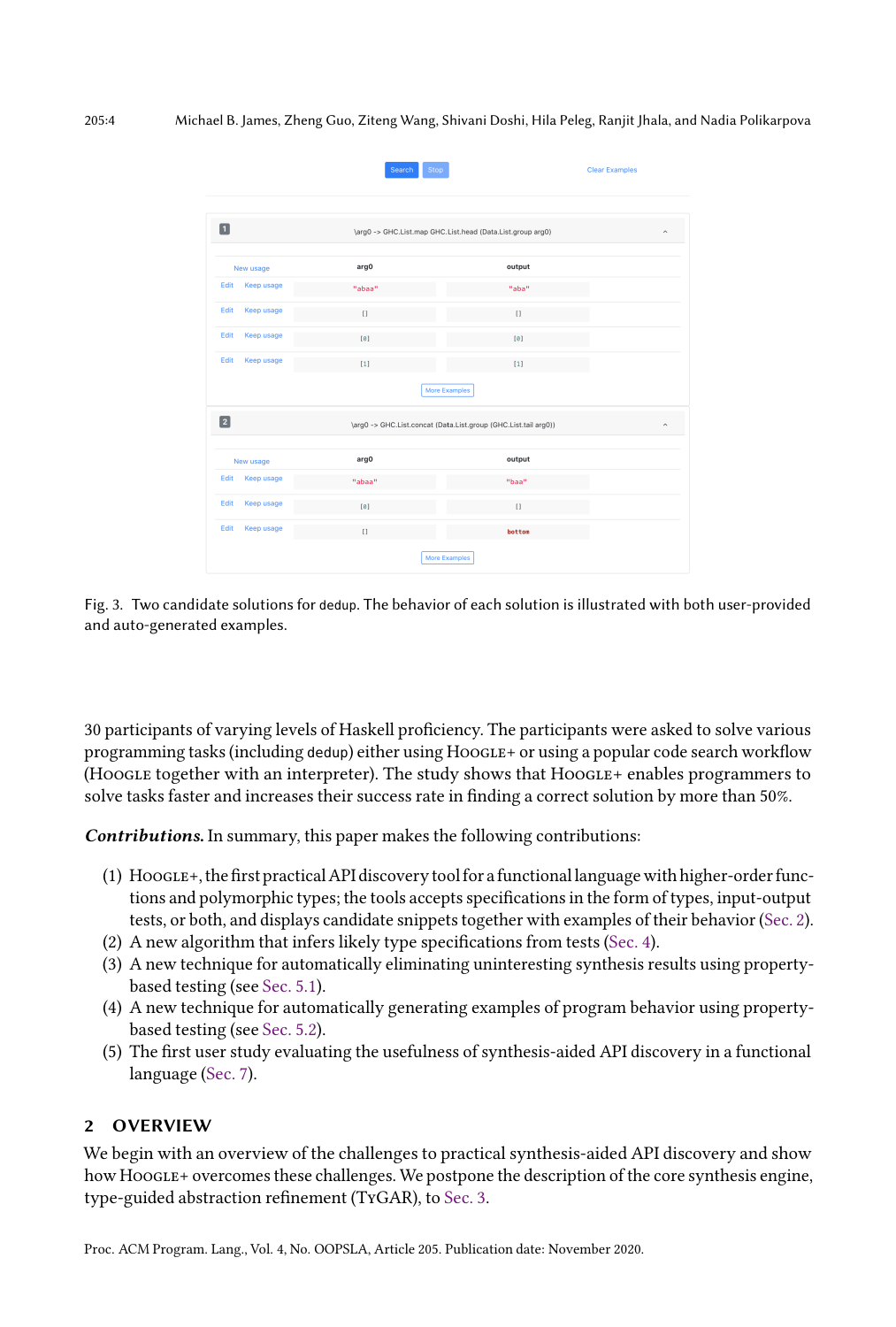### 2.1 Specification

Consider a user tasked with implementing our running example dedup, and assume that the user has a test in mind: on input "abaa" the snippet should return "aba" $^1.$  $^1.$  $^1.$  In order to make use of the TyGAR synthesis engine, however, the user also needs to provide a type signature for dedup, which the engine uses to efficiently navigate the search space.

Problem. Our user study shows that Haskell beginners often do not know the most appropriate type signature for the snippet that they are looking to implement [\(Sec. 7\)](#page-17-0). In particular, typeclass constraints are particularly tricky for beginners. For example, the appropriate type specification for dedup is Eq a => [a]  $\rightarrow$  [a], where the constraint Eq a => allows using equality checks on a to remove the duplicates, but the need for this constraint is not obvious from the task description. Consequently, the user might search using the *overly general* type [a]  $\rightarrow$  [a], which will prove fruitless (the dedup snippet does not check against this type). Alternatively, the user might search an overly specific type, like  $[Char] \rightarrow [Char]$ , which will yield too many results to be useful.

Solution: Types from Tests. We address the specification problem with a novel technique that automatically infers likely type specifications from tests. In our running example, the user enters their intended test "abaa"  $\rightarrow$  "aba" and leaves the type specification blank. Hoogle+ then presents the user with a list of up to 10 candidate types, as shown in [Fig. 2.](#page-2-0) Notice that the correct type Eq  $a \Rightarrow [a] \rightarrow [a]$  is listed in position 5. When reminded of typeclass constraints explicitly, users can often figure out which constraints they need.

Inferring likely type specifications is a difficult problem: as we show in [Sec. 6.1,](#page-15-0) there can be anywhere from a dozen to a few million types of different levels of generality consistent with a given set of tests. To pick a few likely candidates, our inference algorithm incorporates two new mechanisms: (1) a filtering mechanism eliminates candidate types that cannot be inhabited by a meaningful program (e.g. the type [Char]  $\rightarrow$  [a] is eliminated, because any program of this type always returns the empty list) (2) a ranking mechanism that prioritizes simple and general types. We describe our inference algorithm in detail in [Sec. 4](#page-6-0) and evaluate it empirically in [Sec. 6.1.](#page-15-0)

### 2.2 Elimination

Now consider a scenario where a user is searching for dedup by only its type, Eq  $a \Rightarrow [a] \rightarrow [a]$ .

**Problem: Meaningless and Duplicate Results.** Type-only specifications are often highly ambiguous: although polymorphic type signatures help narrow down the search space, there might still be too many programs that check against a given type. Fortunately, many of these programs are clearly uninteresting, and can be eliminated without requiring additional input from the user.

We have identified two main sources of uninteresting synthesis results. Meaningless programs are those that crash or diverge on every input. For example, any program that contains the subexpression head [] is meaningless as it always crashes regardless of the input. The second source of uninteresting synthesis results are *duplicates, i.e.* semantically equivalent programs. For example, one candidate solution for dedup may be  $\langle x \rangle$   $\rightarrow$  init (head (group xs)) and the following one could be  $\forall x s \rightarrow \text{tail}$  (head (group xs)). The two candidates syntactically differ in that they take the prefix (init) and suffix (tail) of the result of head (group xs). However, they are semantically equivalent as the input to init and tail is always a non-empty list of identical values, e.g. init ['a', 'a'] and tail ['a', 'a'] are both equal to ['a']. Our goal is to eliminate meaningless and duplicate programs from the output of Hoogle+ automatically.

Solution: Property-Based Testing. In principle, the problem of determining whether a program is meaningful or whether two programs are equivalent is undecidable. In practice, however, it turns

<span id="page-4-0"></span><sup>&</sup>lt;sup>1</sup>In Haskell, a string is just a list of characters, so dedup can operate on strings.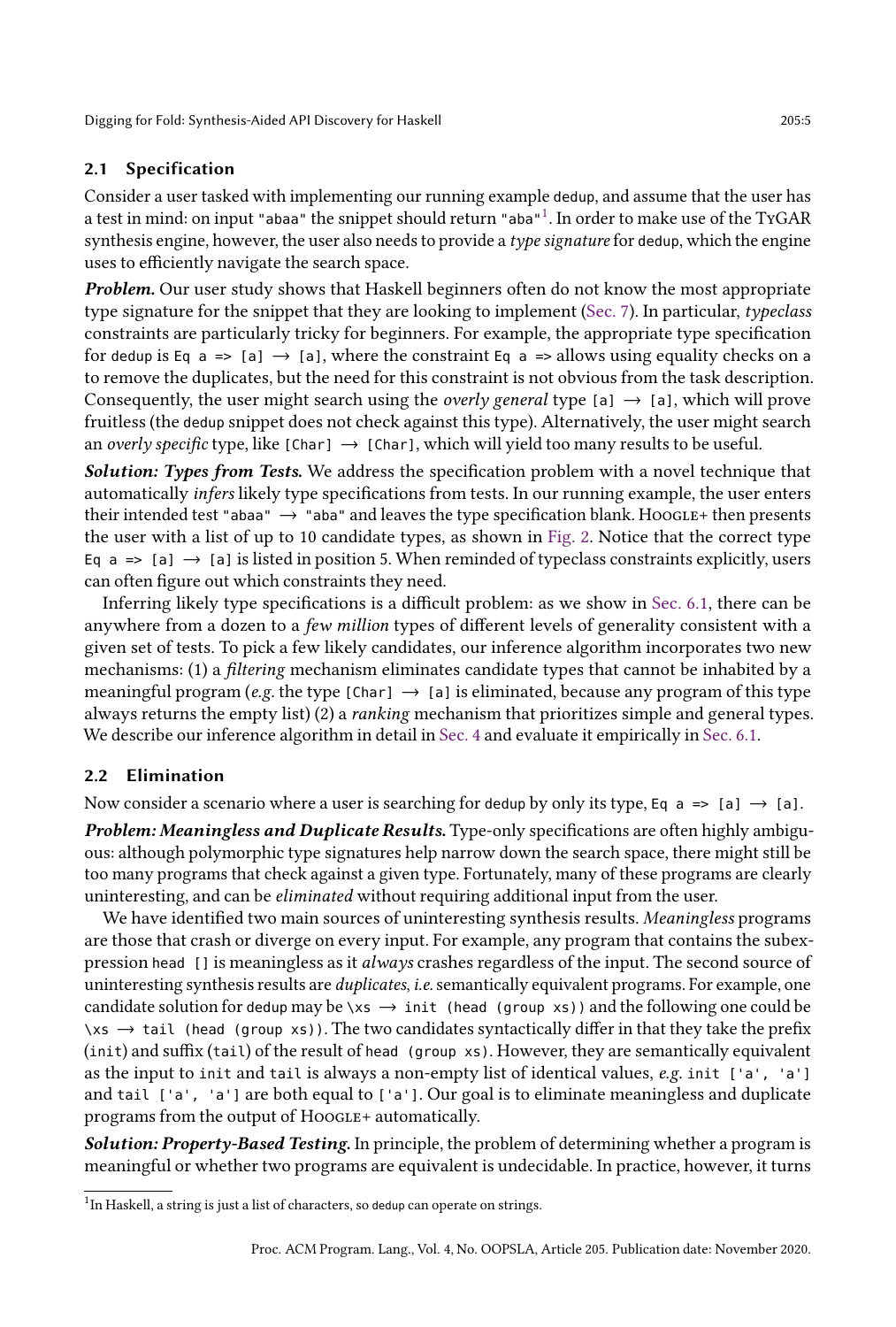out to be sufficient to test these properties on a finite set of inputs. To do so efficiently, Hoogle+ relies on the the SMALLCHECK property-based testing library [\[Runciman et al. 2008\]](#page-26-7).

Specifically, for each new candidate program  $p$  generated by the synthesis back-end, Hoogle+ invokes SMALLCHECK to test whether there exists some input where  $p$  produces an output within a given timeout. If this check succeeds, then for each previously displayed candidate  $p'$  , H00GLE+ asks SMALLCHECK to find a *distinguishing input* [\[Jha et al.](#page-26-8) [2010\]](#page-26-8) for  $p$  and  $p'$ , *i.e.* an input where they produce different outputs. For example, assume that HoogLE+ has displayed several results for dedup, including the program  $p' = \x \mapsto \text{init}$  (head (group xs)), and the newly generated candidate  $p$ is  $\langle x \rangle$  tail (head (group xs)). This candidate passes the meaningfulness check (SMALLCHECK finds the input  $[0]$  where  $p$  returns  $[1]$ , but fails the uniqueness check: after exhaustively searching all lists up to a given length and range of values, SMALLCHECK is unable to find an input where the output of p differs from the output of p'. Based on the failed uniqueness check, HooGLE+ eliminates  $p$  from the list of results presented to the user.

Haskell's laziness presents a subtle challenge for test-based elimination: in Haskell, it is common practice to write functions that produce infinite data structures, and such functions should be considered meaningful. At the same time, trying to print the output of such a function or compare two infinite outputs would lead to non-termination. Hoogle+ builds upon the ChasingBottoms library [\[Danielsson and Jansson 2004\]](#page-26-9) to ensure proper handling of infinite values.

# 2.3 Comprehension

HoogLE+ displays a sequence of meaningful and unique candidates to the user, but how is the user to know which result implements their requirements? While some experienced programmers might be able to recall the behavior of the components well enough to mentally reconstruct the semantics of their composition, most users require further assistance to understand how each candidate behaves. One way forward is to show the user input-output examples for each candidate. However, there are two questions that must be addressed to facilitate example-based comprehension.

Problem: Comprehension Conflicts. First, what kind of examples is the user looking for? There is no "best" example for a candidate program as there are a range of different comprehension goals that a user might have for each candidate. They may try to *differentiate* that candidate from other similar snippets or they might be trying to understand the functionality of the candidate itself.

Solution: Multiple-Objective Witnesses. HOOGLE+ supports multiple comprehension objectives by generating input-output examples that serve to witness different properties of the candidate, namely: (1) Meaningfulness (2) Uniqueness (3) Functionality. In [Fig. 3,](#page-3-0) the first candidate's examples demonstrate these properties in order. The first example, with input-output ("aab","ab"), repeats the test specification. The next example,  $([1,1])$  witnesses that this candidate is meaningful. The subsequent example ([0], [0]) serves a differentiating objective: the same input produces different output on candidate program  $#2$ . The last example,  $(1, 1, 1)$ , demonstrates the functionality of the candidate program, more such examples are available on demand from the "More Examples" button. Note that in candidate program #2, the input [] demonstrates that the candidate is a partial function.

Problem: Minimality vs Interactivity. Second, when should examples be shown to the user? HoogLE+ could wait until we have all candidates and then generate examples. On the plus side, waiting would let us find fewer inputs (or even just one) to differentiate each candidate. Unfortunately, the resulting lack of interactivity could drive users away from the tool altogether.

Solution: Laziness. Instead, we stream input-output examples with every candidate, providing more examples to already-displayed candidates, which may be hidden from view until the user clicks "More Examples" to avoid cluttering the UI. In the case of dedup, a user might see a usage table as seen in [Fig. 3.](#page-3-0) This table shows inputs along with their output for that candidate program. A user can edit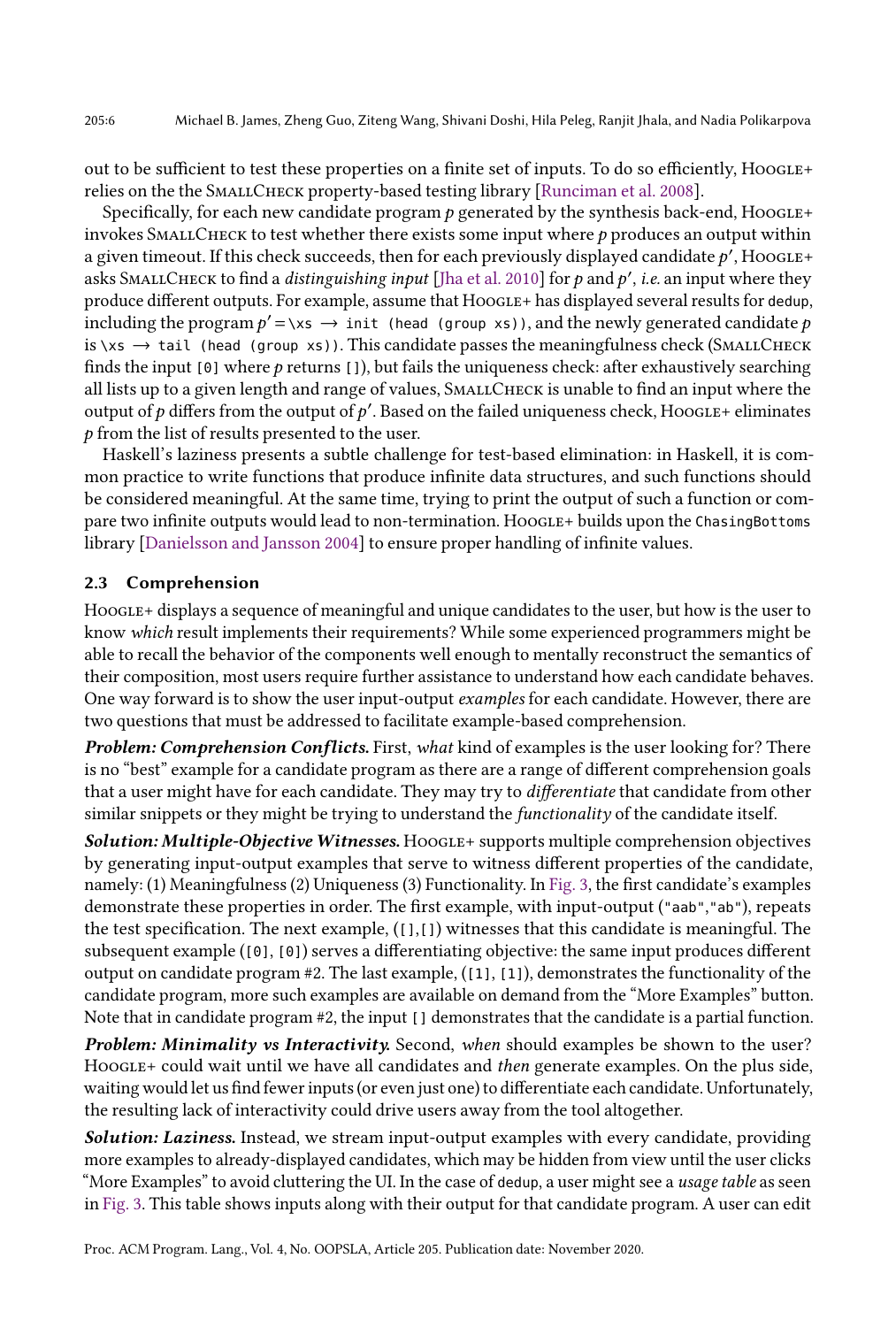the input for this usage and see the new corresponding output with the "edit" button on the left. A user can input their own usage with the "New Usage" button on the top left. Finally, a user can ask for more examples explicitly from the system with the "More Examples" button.

# <span id="page-6-1"></span>3 BACKGROUND

Hoogle+ builds upon prior work from two sources. First, the core program synthesis algorithm comes from our own prior work on type-guided abstraction refinement (TyGAR) [\[Guo et al.](#page-26-3) [2020\]](#page-26-3). That work developed a novel search technique but we did not focus on end-to-end usability of the synthesizer. Second, we filter candidate programs with the help of exhaustive testing framework SMALLCHECK [\[Runciman et al. 2008\]](#page-26-7).

# 3.1 Type-Guided Abstraction Refinement

In our prior work [\[Guo et al.](#page-26-3) [2020\]](#page-26-3) we developed TyGAR, a component-based synthesis algorithm that takes as input a Haskell type and a set of library functions, and returns a list of programs of the given type, composed from the library functions. Like prior work in component-based synthesis [\[Feng](#page-26-2) [et al.](#page-26-2) [2017;](#page-26-2) [Gvero et al.](#page-26-4) [2013;](#page-26-4) [Mandelin et al.](#page-26-5) [2005\]](#page-26-5), TyGAR reduces the synthesis task to graph search; the challenge, however, is that in Haskell polymorphic components can infinitely explode the graph to search through. The key insight to overcome that explosion is to build a graph over abstract types which represent a potentially unbounded set of concrete types. We showed how to use graph reachability to search for candidate programs over those abstract types, and introduced a new algorithm that uses proofs of untypeability of ill-typed candidates to iteratively refine the abstraction until a well-typed result is found. TyGAR uses a relevant type system to ensure that every argument is used at least once in a candidate program.

Although TyGAR was able to produce a stream of well-typed candidates, our own experience during its empirical evaluation identified several shortcomings that had to be fixed in order to turn it into a practical API discovery tool. Firstly, for some type queries it returned too many uninteresting (meaningless or repetitive) programs. Secondly, it required the user to describe every programming task using its most general type, which can be challenging for beginners. Finally, it was often difficult to analyze synthesis results simply by looking at the generated code. We address these three shortcomings in present work.

# 3.2 SmallCheck

SMALLCHECK is a *property-based testing* framework for Haskell [\[Runciman et al.](#page-26-7) [2008\]](#page-26-7). Propertybased testing takes as input a property, i.e. a Boolean Haskell function with one or more arguments, and executes this function on a set of input values in an attempt to find a counterexample, i.e. an input where the property does not hold. While the original property-based testing framework QuickCheck [\[Claessen and Hughes 2000\]](#page-26-6) uses random input generation, its successor SmallCheck generates inputs exhaustively up to a user-provided *constructor depth*. As a result, SMALLCHECK always find the smallest counter-example to a property.

# <span id="page-6-0"></span>4 TYPE INFERENCE FROM TESTS

In this section, we detail our algorithm for inferring likely type specifications from tests. In a simplytyped language this is a straightforward task, since any function the user might want to synthesize has a unique, concrete type, which must coincide with the type of the test: for example, if the test is "abaa"→"aba", the intended type specification must be String→String. In a language like Haskell, however, intended type specifications are often *polymorphic*, which poses two main challenges for type inference: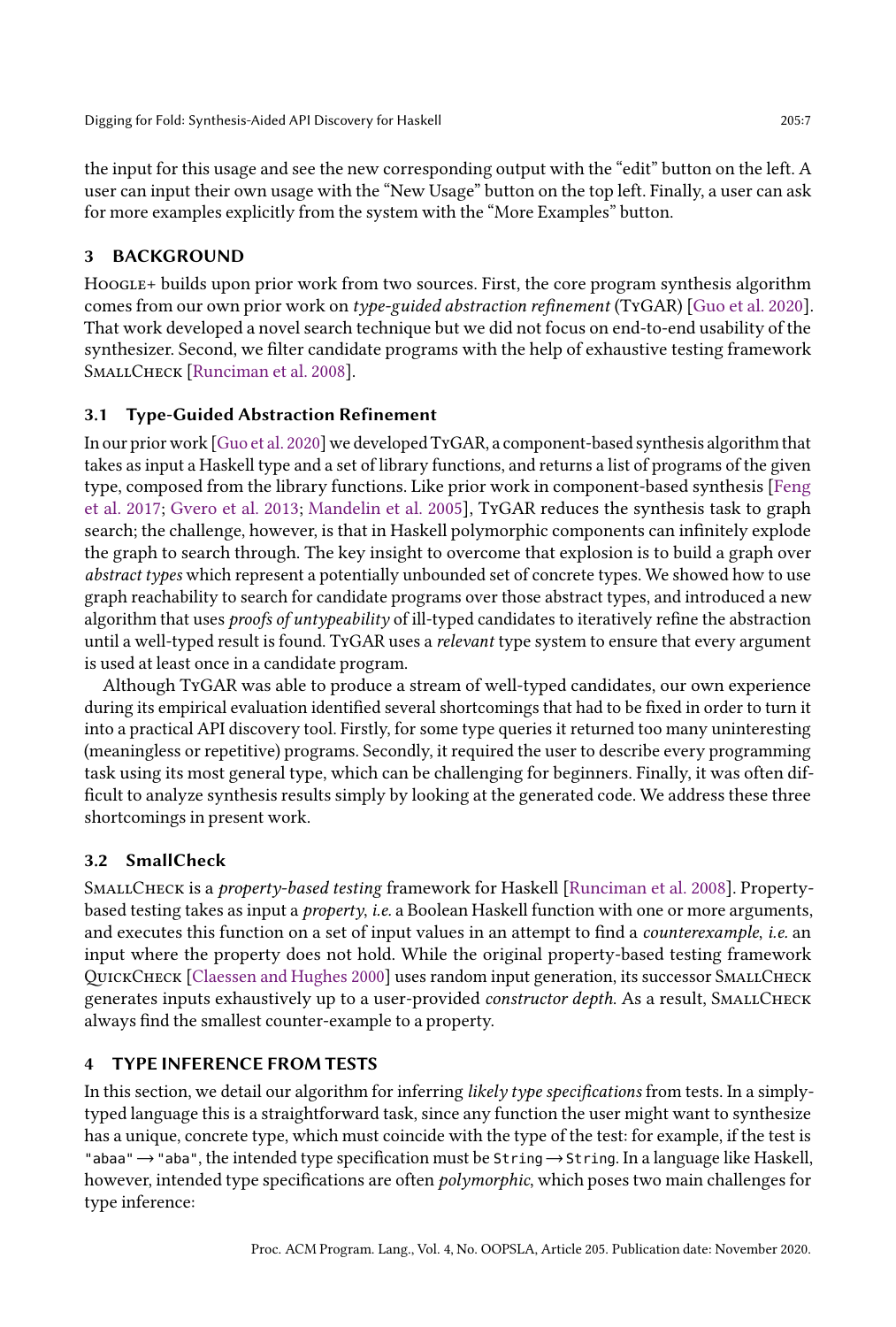- (1) Reconciling multiple tests. Consider user input with two tests: "abaa"  $\rightarrow$  "aba" and [1,1,1]  $\rightarrow$ [1], whose concrete types are  $[Char] \rightarrow [Char]$  and  $[Int] \rightarrow [Int]$ , respectively. To reconcile these tests we must find a polymorphic type that can be instantiated into either of the two concrete types: for example,  $\lbrack \alpha \rbrack \rightarrow \lbrack \alpha \rbrack$ . To tackle this challenge, we build upon prior work on anti-unification [\[Plotkin 1970;](#page-26-10) [Reynolds 1969\]](#page-26-11).
- (2) Generalizing from tests. Now consider user input with a single test  $[1,1,1] \rightarrow [1]$ . The concrete type of this test is  $[Int] \rightarrow [Int]$ , but this behavior can also be produced by a function with a *more general* type, such as  $[\text{Int}] \rightarrow [\alpha], [\alpha] \rightarrow [\text{Int}], [\alpha] \rightarrow [\alpha]$ , or  $\alpha \rightarrow \beta$ . It is not obvious which one of these types would make the best specification: more general types reduce the search space and hence yield better synthesis results, but generalize too much and you will miss the intended solution. To tackle this challenge we propose a ranking heuristic to identify which generalized types are more likely to match user intent.

In [Sec. 4.1](#page-7-0)-Sec. 4.5 we formalize our base algorithm for a simplified setting, where all tests have an unambiguous concrete type and the type system does not have type type classes. The base algorithm is extended to deal with ambiguous tests in [Sec. 4.6](#page-11-0) and type classes in [Sec. 4.7.](#page-12-0)

### <span id="page-7-0"></span>4.1 Preliminaries

We formalize our base type inference algorithm for a core language defined in [Fig. 4.](#page-8-0)

Types. The language is equipped with a standard prenex-polymorphic type system: types  $T$  are either type variables, type constructor applications  $C\, \overline{T}{}^2,$  $C\, \overline{T}{}^2,$  $C\, \overline{T}{}^2,$  or function types. Type variables are denoted with lower-case Greek letters  $\alpha, \beta, \dots$  For lists, we use the familiar notation [T] as syntactic sugar for List  $T$ . All type variables are implicitly universally quantified at the top level. A type  $T$  is *concrete* if is contains no type variables.

**Type ordering.** A substitution  $\sigma = [\alpha_1 \mapsto T_1, ..., \alpha_n \mapsto T_n]$  is a mapping from type variables to types that maps each  $\alpha_i$  to  $T_i$  and is the identity mapping elsewhere. We write  $\sigma T$  to denote the application of  $\sigma$  to type T, which is defined in a standard way. We say that type T is more general than type T' (or alternatively, that T' is *more specific* than T) written  $T' \sqsubseteq T$ , iff there exists  $\sigma$  such that  $T' = \sigma T$ . For example,  $[\text{Int}] \sqsubseteq [\alpha] \sqsubseteq \beta$ . The relation  $\sqsubseteq$  is a partial order on types, and induces an equivalence relation  $T_1 \equiv T_2 \stackrel{\Delta}{=} T_1 \sqsubseteq T_2 \land T_2 \sqsubseteq T_1$  (equivalence up to variable renaming).

We say type  $T'$  is a *common generalization* of a set of types  $\overline{T_i}$  if  $\forall i. T_i\sqsubseteq T'.$  The *least common* generalization (or join) of  $\overline{T_i}$  always exists and is unique up to  $\equiv$ , so, by slight abuse of notation, we write it as a function  $□(\overline{T_i})$ . For example, [Char] and [Int] have two common generalizations, [α] and  $\beta$ , and [Char] $\Box$ [Int] = [α], the more specific of the two.

**Type checking.** We omit the exact syntax of terms e, apart from the fact that they include values  $v$ . Tests t are built from argument values and a result value. We also omit the definition of typing environments Γ, which hold the types of data constructors and binders for  $\lambda$  – terms, and term typing, since they are entirely standard; instead we assume access to a *type checking oracle*  $\Gamma \vdash e :: T$ , which decides whether term e checks against type T in Γ and a type inference oracle  $\Gamma \vdash e \Longrightarrow T$ , which computes the most general type T such that  $\Gamma \vdash e::T$  holds. Our implementation uses GHC to implement both oracles.

We extend type inference to tests; in particular, for a test with arguments we infer a function type:  $\Gamma \vdash v \longrightarrow t \Longrightarrow T_1 \longrightarrow T_2$  where  $\Gamma \vdash v \Longrightarrow T_1$  and  $\Gamma \vdash t \Longrightarrow T_2$ . In this section we assume that all inferred test types are concrete (we relax this restriction in [Sec. 4.6\)](#page-11-0). We say that a test t witnesses a type T in  $\Gamma(\Gamma \vdash t \in T)$ , if  $\Gamma \vdash t \Longrightarrow T'$  and  $T' \sqsubseteq T$ . The intuition is that t demonstrates a possible behavior of a function of type  $T$ , if the test's type is more specific than  $T$ . For example, the test  $\Gamma \vdash [1,1,1] \rightarrow [1] \Longrightarrow [\text{Int}] \rightarrow [\text{Int}],$  witnesses the type  $\lceil \alpha \rceil \rightarrow [\alpha].$ 

<span id="page-7-1"></span> $^2$  Throughout this section, we write  $\overline{X}$  to denote a sequence of syntactic elements  $X.$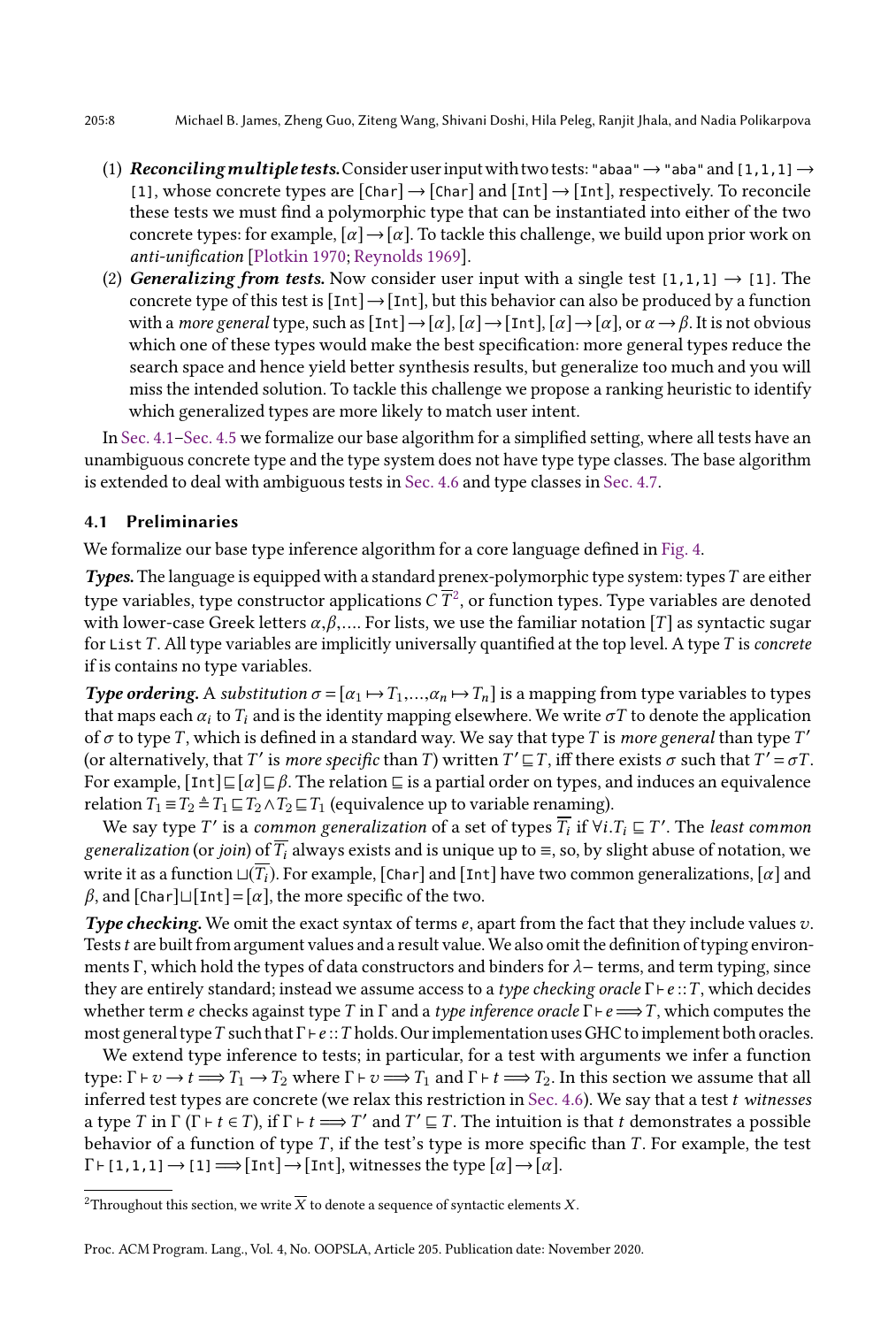<span id="page-8-0"></span>

|                                                    |                      | <b>Input:</b> Environment $\Gamma$ , test suite $\overline{t_i}$                              |
|----------------------------------------------------|----------------------|-----------------------------------------------------------------------------------------------|
| $T : := \alpha   C \overline{T}   T \rightarrow T$ | Types                | <b>Output:</b> Types $\overline{T_k}$ such that $\forall i, k, \Gamma \vdash t_i \in T_k$ and |
| $\sigma$ ::= $\lceil \alpha \mapsto T \rceil$      | <b>Substitutions</b> | $T_k$ are likely specification types                                                          |
| $e$ ::= $v$                                        | <b>Terms</b>         |                                                                                               |
| $t$ ::= $v$   $v \rightarrow t$                    | <b>Tests</b>         | 1: TESTTOTYPE $(\Gamma,\overline{t_i})$                                                       |
| $\Gamma \vdash e :: T$                             | Type checking        | $\Gamma \vdash t_i \Longrightarrow T_i$<br>2:                                                 |
| $\Gamma \vdash e \Longrightarrow T$                | Type inference       | $T_{\square}$ : = ANTIUNIFYALL $(T_i)$<br>3:                                                  |
| $\Gamma \vdash t \in T$                            | Type witnessing      | $G := \{T   T_1 \sqsubseteq T \wedge \text{INHABITED}(T)\}\$<br>4:                            |
|                                                    |                      | return $TopK(G)$<br>5:                                                                        |
|                                                    |                      |                                                                                               |

Fig. 4. Core language.

Fig. 5. Type inference algorithm.

### 4.2 From Tests to Types

[Fig. 5](#page-8-0) presents an overview of our TESTTOTYPE inference algorithm. The algorithm takes as input an environment Γ (the component library) and a test suite  $\bar{t}$ , and returns a sequence of likely type specifications  $\overline{T}.$  Which properties need to hold of  $\overline{T}$ ? Assume that the user's intended program is  $e^*$ and its most general type is  $T^*$  ( $\Gamma \vdash e^* \Longrightarrow T^*$ ). Then  $T^*$  is the best type specification for synthesizing e<sup>\*</sup>: although any  $T \sqsubseteq T^*$  might yield the desired program since  $\Gamma \vdash e^* :: T$  necessarily holds, there might be many more programs e such that  $\Gamma \vdash e::T$  compared to  $\Gamma \vdash e::T^*$ , hence using the more specific type as the specification is likely to yield many irrelevant results and slow down the synthesis. Of course, we do not have  $T^*$  (let alone  $e^*$ ) at our disposal, so informally, the goal of TESTTOTYPE is to produce a sequence  $\overline{T}$  such that  $T^*$  is likely is occur early in this sequence.

Towards this goal TestToType proceeds in three steps. First, it uses the inference oracle to obtain the concrete types  $\overline{T_i}$  of the tests. Next, it uses the function ANTIUNIFYALL to compute  $T_{\text{L}}$ , the least common generalization of  $T_i.$  Then, it computes  $G,$  the set of all generalizations of  $T_\sqcup$  that maybe be inhabited by relevant programs, as determined by the function INHABITED. Note that each  $T \in G$ is witnessed by every test  $t_i$  in the input test suite: this is because  $T_i \sqsubseteq T_\sqcup$  by the definition of least common generalization, and  $T_{\text{U}} \sqsubseteq T$ . Finally, the algorithm ranks the remaining types based on a heuristic TopK. The remaining part of this section will introduce each step in detail.

### 4.3 Anti-Unification

[Fig. 6](#page-9-0) details the function ANTIUNIFYALL that computes the least common generalization of a sequence of types, using *anti-unification* [\[Plotkin 1970;](#page-26-10) [Reynolds 1969\]](#page-26-11). This top-level function relies on a pairwise anti-unification procedure AntiUnify, which does the actual work. At a high level, AntiUnify compares the structure of two types, abstracting different substructures into fresh type variables. This function takes as input two types and returns their join, and additionally threads through an *anti-substitution*  $\theta = [(T,T) \rightarrow \alpha]$ —a map from pairs of types to type variables—which keeps track of the substructures that have already been abstracted.

Now, let us look at the ANTIUNIFY algorithm closely. Lines [18-](#page-9-0)[23](#page-9-0) handle the interesting case when the top-level structure of  $T_1$  and  $T_2$  is different. In particular, lines [20-](#page-9-0)[23](#page-9-0) abstract the two dissimilar types into a freshly created type variable  $\alpha$  and add a new entry into the anti-substitution, which maps the pair  $(T_1,T_2)$  to  $\alpha$ . To find the least common generalization, ANTIUNIFY does not always create a fresh variable when two types are different. If this pair of types is found in  $\theta$  (lines [18-](#page-9-0) [19\)](#page-9-0), then it has already been abstracted into some type variable  $\alpha$ , so we simply reuse this variable. Other cases of AntiUnify recursively descend into type substructures, threading the anti-substitution through. For example, when anti-unifying  $[Int] \rightarrow [Int]$  with  $[Char] \rightarrow [Char]$ , first the two argument types are anti-unified into the type  $\lceil \alpha \rceil$  with a fresh variable, and the mapping  $[(\text{Int},\text{Char}) \rightarrow \alpha]$  is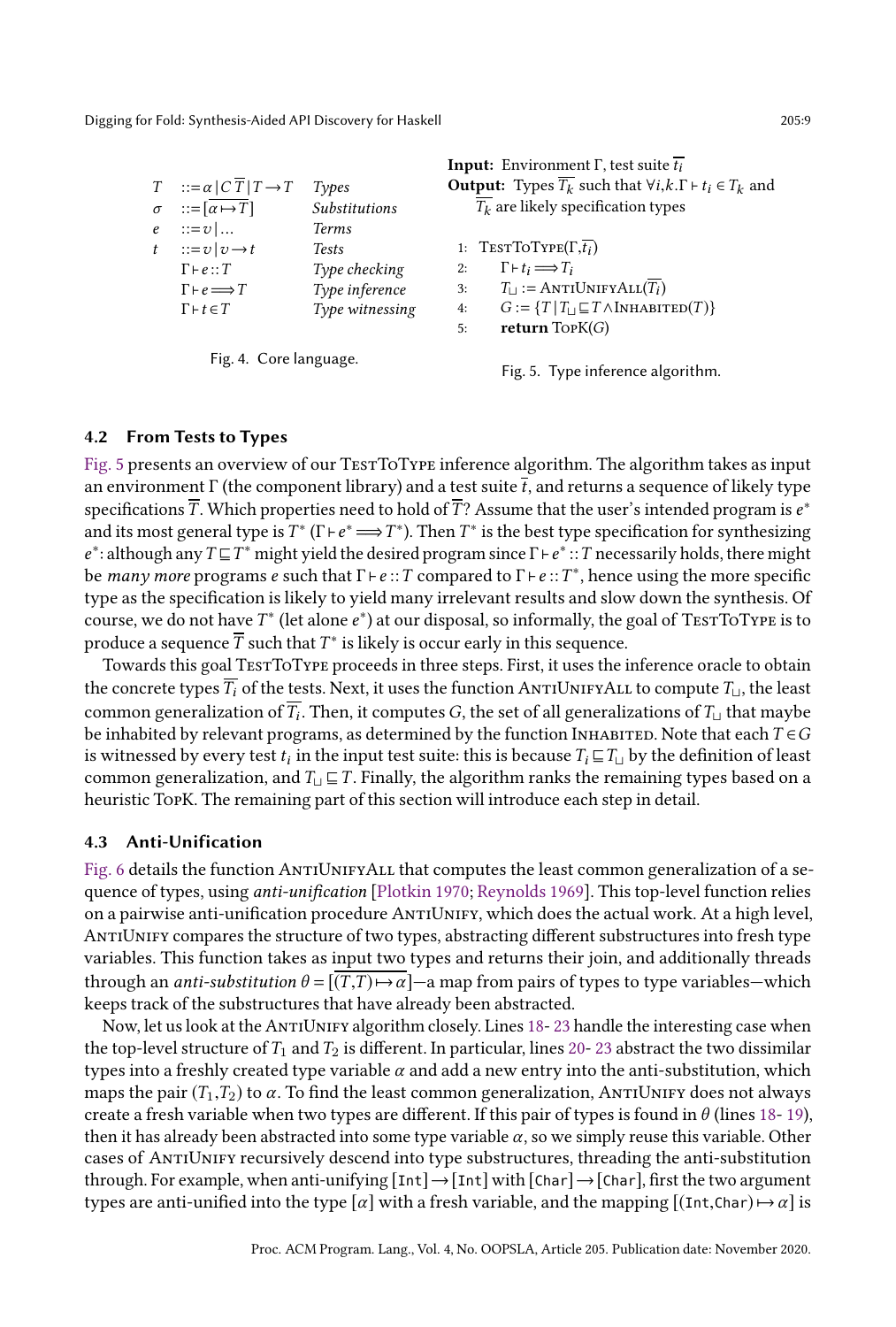<span id="page-9-0"></span>**Input:** Sequence of concrete types  $\overline{T_i}$ Output:  $T_{\perp} = \sqcup(\overline{T_i})$ 1:  $ANTIUNIFYALL(T)$ 2: return  $T$ 3: ANTIUNIFY $ALL(T_1; T_i)$ 4:  $T := \text{ANTIUNIFYALL}(\overline{T_i})$ 5:  $T_{\sqcup,\sqsubseteq} := \text{ANTIUNIFY}(T_1,T,[\,])$ 6: return $T_{\square}$ **Input:** Types  $T_1, T_2$ , anti-substitution  $\theta$ **Output:** Type  $T = T_1 \sqcup T_2$ , anti-substitution  $\theta$ 7: ANTIUNIFY $(T_1 \rightarrow T_1', T_2 \rightarrow T_2', \theta)$ 8:  $T,\theta := \text{ANTIUNIFY}(T_1,T_2,\theta)$ 9:  $T', \theta := \text{ANTIUNIFY}(T'_1, T'_2, \theta)$ 10: return  $T \rightarrow T'$ , $\theta$ 11: ANTIUNIFY( $C \overline{T_i}, C \overline{T'_i}, \theta$ ) 12: for  $T_i$ ,  $T'_i$  do 13:  $T_i, \theta := \text{ANTIUNIFY}(T_i, T'_i, \theta)$ 14: **return**  $C T_i$ ,  $\theta$ 15: ANTIUNIFY $(T_1,T_2,\theta)$ 16: if  $T_1 = T_2$  then 17: **return**  $T_1$ , $\theta$ 18: else if  $\theta$ [(T<sub>1</sub>,T<sub>2</sub>)] =  $\alpha$  then 19: **return**  $\alpha$ ,θ 20: else 21:  $\alpha := \text{fresh type variable}$ 22:  $\theta := \theta \cup [(T_1, T_2) \mapsto \alpha]$ 23: **return**  $\alpha, \theta$ 

Fig. 6. Anti-unification algorithm.

recorded in  $\theta$ ; this mapping is reused when anti-unifying the return types, in order to obtain the least common generalization  $\lceil \alpha \rceil \rightarrow \lceil \alpha \rceil$  (rather than the more general  $\lceil \alpha \rceil \rightarrow \lceil \beta \rceil$ ).

### 4.4 Type Filtering

Although the least common generalization  $T_{\text{□}}$  computed by anti-unification reconciles the types of all tests, we also want to include more general types into the final type inference result. The challenge is that the set of all generalizations of  $T_{\sqcup}$ ,  $\{T | T_{\sqcup} \sqsubseteq T\}$ , can contain thousands of types (see [Sec. 6\)](#page-14-1), and we need to pick a few that are most likely to represent the user intent. Luckily, many of these types are obviously uninteresting in the sense that they can only be inhabited by meaningless programs (i.e. terms that ignore their arguments, or crash / diverge on all arguments). For example, the type Int  $\rightarrow \alpha$  is uninteresting because there is no way to construct a value of arbitrary type  $\alpha$ , while the type  $\alpha \rightarrow \beta \rightarrow \beta$  is uninteresting because there is no way to use the first argument.

To filter out uninteresting types, we define a simple analysis that computes an over-approximation of the set of inhabited types: *i.e.* if the analysis says "no", then the type can only be inhibited by degenerate terms; if the analysis says "yes", the type might still be uninhabited depending on the component library. The function Inhabited in [Fig. 7](#page-10-1) implements this analysis. This function deems a type inhabited if its return type is reachable and each of its argument types is relevant.

Return type reachability. A return type is unreachable if it contains type variables that do not occur in the argument types (see function REACHABLE in [Fig. 7\)](#page-10-1). Examples include Int  $\rightarrow \alpha$  and  $[Int] \rightarrow [\alpha]$ . Although the latter is inhabited in the strict sense, note that all programs of this type must return the empty list regardless of the input; we consider such programs degenerate.

Argument type relevancy. An argument type is *irrelevant* if it cannot be used to compute a value of the return type (see function Relevant in [Fig. 7\)](#page-10-1). There are two interesting cases: type variables and functions. A type variable can be used in two different ways: (1) if it directly occurs in the return type or (2) if it can be consumed by a higher-order argument, which is itself relevant. For example, the sole argument in  $\alpha \to \alpha$  can be used directly, while the second argument in  $(\alpha \to \beta) \to [\alpha] \to [\beta]$  can be consumed by its first argument, to eventually produce the return type. In turn, an argument of a function type  $T \rightarrow T'$  is relevant if T is reachable from the rest of the arguments and T' is relevant. For example, the first argument of  $(\alpha \rightarrow \beta) \rightarrow [\alpha] \rightarrow [\beta]$  is relevant because  $\alpha$  is reachable (from  $[\alpha]$ ) and  $\beta$  is relevant (it directly occurs in [ $\beta$ ]).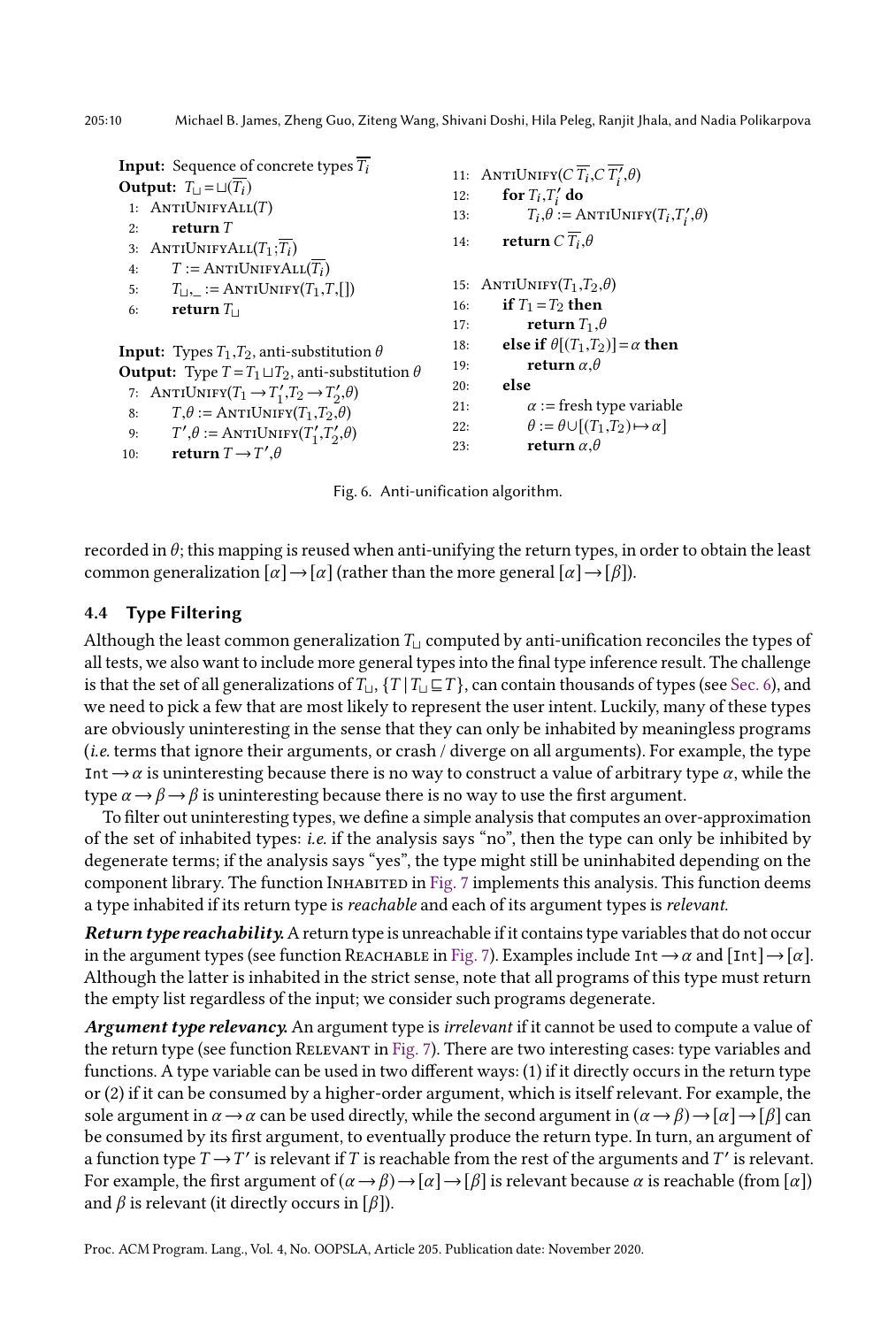<span id="page-10-1"></span>

| 2:<br>3:<br>4:<br>5:                                     | <b>Input:</b> Type $T$<br><b>Output:</b> May T be inhabited?<br>1: INHABITED $(T)$<br>$(A,R) := \text{ArgsRET}(T)$<br>reach := $REACHABLE(A, R)$<br>rel := $\bigwedge_{T \in A}$ RELEVANT $(A, R, T)$<br><b>return</b> reach $\wedge$ rel                                             | <b>Input:</b> Argument types $A$ , return type $R$<br><b>Output:</b> Whether $R$ can be computed from $A$<br>1: $REACHABLE(A,R)$<br>return $\cup$ TVARS(A) $\supseteq$ TVARS(R)<br>2:<br><b>Input:</b> Argument types A, return type R, type $T$<br><b>Output:</b> Whether $T$ can be used to compute $R$<br>1: RELEVANT $(A, R, \alpha)$                                                                                                                                           |  |  |  |
|----------------------------------------------------------|---------------------------------------------------------------------------------------------------------------------------------------------------------------------------------------------------------------------------------------------------------------------------------------|-------------------------------------------------------------------------------------------------------------------------------------------------------------------------------------------------------------------------------------------------------------------------------------------------------------------------------------------------------------------------------------------------------------------------------------------------------------------------------------|--|--|--|
| 2:<br>3:<br>4:<br>5:<br>1:<br>2:<br>3:<br>4:<br>5:<br>6: | 1: ARGSRET $(T \rightarrow T')$<br>$(A,R) := \text{ArgSET}(T')$<br>return $({T} \cup A, R)$<br>$\text{ArgSET}(T)$<br>return $(\{\},T)$<br>$FUNTypes(T\rightarrow T')$<br>return $T \rightarrow T'$<br>FUNTypes(CT)<br>return $\vert$ FUNTYPES $(T)$<br>$FUNTypes(\alpha)$<br>return 0 | if $\alpha \in \text{TVARS}(R)$ then<br>2:<br>return true<br>3:<br>for $T_a \in A$ , $T \in$ FUNTYPES( $T_a$ ) do<br>4:<br>$(A', R') := \text{ArgsRET}(T)$<br>5:<br><b>if</b> REACHABLE( $A',\alpha$ ) $\wedge$<br>6:<br>RELEVANT $(A \setminus T_a, R, T)$ then<br>7:<br>return true<br>8:<br>return false<br>9:<br>10: RELEVANT $(A, R, T \rightarrow T')$<br><b>return</b> REACHABLE $(A,T) \wedge$<br>11:<br>RELEVANT $(A \cup \{T'\}, R, T')$<br>12:<br>RELEVANT(A,R,T)<br>13: |  |  |  |
| return true<br>14:<br>Fig. 7. Type filtering algorithm.  |                                                                                                                                                                                                                                                                                       |                                                                                                                                                                                                                                                                                                                                                                                                                                                                                     |  |  |  |

### <span id="page-10-0"></span>4.5 Type Ranking

As a final step, the function TopK returns the  $k$  highest ranked candidate types (in our implementation  $k = 10$ ). Our ranking approximates the likelihood that a candidate type is the user's intended type, conditioned on the examples provided. At a high level our strategy approximating that likelihood first picks the "simplest" types given the tests, then picks the most general types. Our ranking assumes the user's tests were just informative enough, that any type structures or similarities were intentional. The function is based on lexicographic ordering of three simple heuristics.

Our first heuristic penalizes generalizations that abstract over a complex type: a function or a non-nullary constructor application. For example, consider possible generalizations of  $[Int] \rightarrow [Int]$ . This heuristic penalizes abstracting this type into  $\alpha \rightarrow \alpha$  or  $\alpha$ , because these generalizations abstract over a list constructor and a function, respectively. The intuition is that a user is unlikely to supply a complex value if it is not required to illustrate the behavior: e.g. it is more natural to illustrate the identity function with the test  $1 \rightarrow 1$  rather than  $[1,1] \rightarrow [1,1]$ . As an optimization, our implementation does not generate this kind of generalizations in the first place, since in practice they never make it into top k. We make an exception for the type  $[Char]$  and do not penalize abstracting it into  $\alpha$ , because of the special string literal syntax, which makes values of this type appear simple.

Our second heuristic is to prioritize types that generalize same substructures into the same variable. Going back to the  $\lceil \text{Int} \rceil \rightarrow \lceil \text{Int} \rceil$  example, the generalization  $\lceil \alpha \rceil \rightarrow \lceil \alpha \rceil$  has higher rank than  $\lceil \alpha \rceil \rightarrow$  [Int] because the former abstracts both occurrences of Int into  $\alpha$ . We assume a-priori that simpler types, those with fewer distinct atomic types, are more likely than complex types, with more atomic types, for reusable code snippets HoogLE+ is capable of producing. To implement this heuristic, we build an inverse substitution between the anti-unification result  $T_{\text{L}}$  and the generalized type  $T$ , and penalize  $T$  proportionally to the size of this substitution. In our example, the inverse substitution for  $[\alpha] \rightarrow [\alpha]$  is  $[\text{Int} \mapsto \alpha]$ , whereas for  $[\alpha] \rightarrow [\text{Int}]$  it is  $[\text{Int} \mapsto {\alpha, \text{Int}}]$ , so the former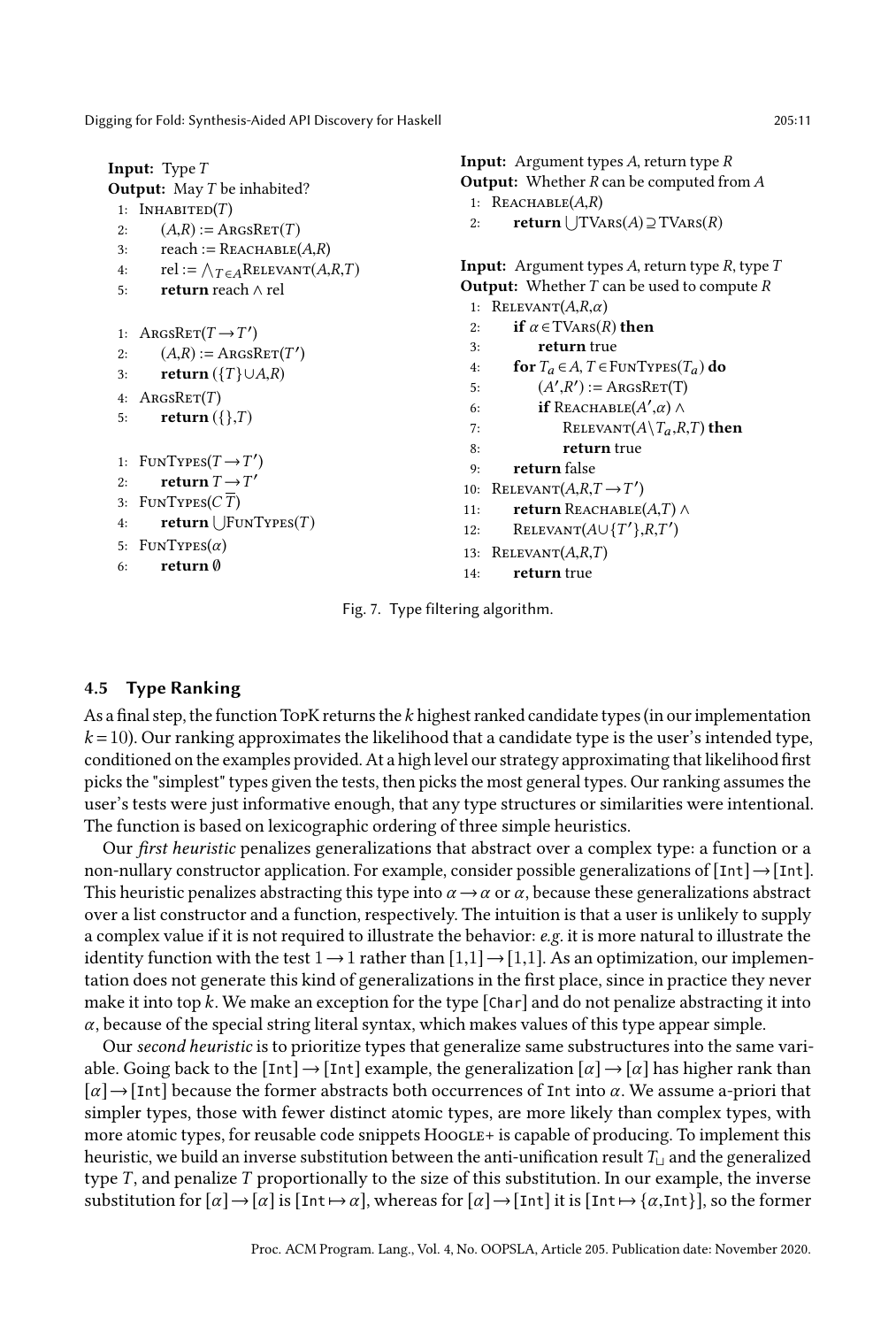<span id="page-11-1"></span>

|     | <b>Input:</b> Types $T_1$ , $T_2$ , anti-substitution $\theta$ , dis-<br>unification constraints $\Omega$                     | 16:      | 15: ANTIUNIFY $(T_1, ?\alpha, \theta, \Omega)$<br>(symmetrical)                                       |
|-----|-------------------------------------------------------------------------------------------------------------------------------|----------|-------------------------------------------------------------------------------------------------------|
|     | <b>Output:</b> Set of types $\overline{T_i}$ such that $T_i = T_1 \sqcup T_2$ , and                                           |          |                                                                                                       |
|     | their respective anti-substitution $\theta$ , wildcard sub-<br>stitution $2\sigma$ , and dis-unification constraints $\Omega$ |          | 17: ANTIUNIFY $(T_1, T_2, \theta, \Omega)$                                                            |
|     | 1: ANTIUNIFY $(T,T,\theta,\Omega)$                                                                                            | 18:      | <b>return</b> ABSTRACT $(T_1, T_2, \theta, \Omega)$                                                   |
| 2:  | return $\{T,\theta,[\cdot],\Omega\}$                                                                                          |          | <b>Input:</b> Types $T_1, T_2$ , anti-substitution $\theta$ , dis-unification<br>constraints $\Omega$ |
|     | 3: ANTIUNIFY $(T_1 \rightarrow T_1', T_2 \rightarrow T_2', \theta, \Omega)$                                                   |          | <b>Output:</b> Type variables $\overline{\alpha}$ and corresponding anti-sub                          |
| 4:  | $T, \theta, ?\sigma, \Omega \leftarrow \text{ANTIUNIFY}(T_1, T_2, \theta, \Omega)$                                            |          | $\theta$ , sub ? $\sigma$ , new constraints $\Omega$                                                  |
| 5:  | $T', \theta, ?\sigma, \Omega \leftarrow \text{ANTIUNIFY}(? \sigma T_1', ? \sigma T_2', \theta, \Omega)$                       |          | 19: ABSTRACT $(T_1, T_2, \theta, \Omega)$                                                             |
| 6:  | return $\{T \rightarrow T', \theta, ?\sigma, \Omega\}$                                                                        | 20:      | $\alpha$ := fresh type variable                                                                       |
|     |                                                                                                                               |          | 21: $\theta' := \theta \cup [(T_1,T_2) \mapsto \alpha]$                                               |
|     | 7: ANTIUNIFY( $C \overline{T_i}, C \overline{T'_i}, \theta, \Omega$ )                                                         | 22:      | $\Omega' := \Omega \cup \{ (T_1, T_2) \star (T_1', T_2') \}   [(T_1', T_2') \mapsto \alpha] \in$      |
| 8:  | for $T_i$ , $T'_i$ do                                                                                                         | $\theta$ |                                                                                                       |
| 9:  | $T_i, \theta, ?\sigma, \Omega \leftarrow \text{ANTIUNIFY}(? \sigma T_i, ? \sigma T_i', \theta, \Omega)$                       | 23:      | $R := {\alpha, \theta', [\cdot], \Omega'   \mathsf{sat}(\Omega')}$                                    |
| 10: | return $\{C \overline{T_i}, \theta, ?\sigma, \Omega\}$                                                                        |          |                                                                                                       |
|     |                                                                                                                               | 24:      | for $[(T'_1, T'_2) \mapsto \alpha] \in \theta$                                                        |
|     | 11: ANTIUNIFY $(?\alpha, T_2, \theta, \Omega)$                                                                                | 25:      | s.t. $\exists$ ? $\sigma$ = mgu( $(T'_1, T'_2), (T_1, T_2)$ )                                         |
| 12: | $R := \text{ABSTRACT}(? \alpha, T_2, \theta, \Omega)$                                                                         | 26:      | and sat $(?\sigma\Omega)$ do                                                                          |
| 13: | $? \sigma := [? \alpha \mapsto T_2]$                                                                                          | 27:      | $R := R \cup \{\alpha,?\sigma\theta,?\sigma,?\sigma\Omega\}$                                          |
| 14: | return $R \cup \{T_2, ?\sigma\theta, ?\sigma, ?\sigma\Omega \mid \mathsf{sat}(? \sigma \Omega)\}$                             | 28:      | return $R$                                                                                            |
|     |                                                                                                                               |          |                                                                                                       |

Fig. 8. Anti-unification algorithm with wildcard type variables.

is ranked higher (note that we keep the identity mapping  $Int \mapsto Int$  in the substitution, unless all occurrences of Int were replaced).

Our third heuristic is to prioritize general types over specific types. In our example,  $\lceil \alpha \rceil \rightarrow \lceil \alpha \rceil$  has higher rank than  $[Int] \rightarrow [Int]$  because their inverse substitutions have the same size one, but the former is more general. This heuristic easily over-generalizes: in the absence of the second heuristic, it prefers  $\lceil \alpha \rceil \rightarrow \lceil \beta \rceil$  on our example. For this reason we give it the least priority.

### <span id="page-11-0"></span>4.6 Support for Ambiguously-Typed Tests

Our formalization so far assumed that each test  $t_i$  has a unique concrete type  $T_i$ . Unfortunately, this is not always the case: Haskell values can have polymorphic types, and using such values inside tests presents a subtle issue. The simplest example of a polymorphic value is the empty list; so, what is the type of the test  $[] \rightarrow 0$ ? The user could have intended  $[\alpha] \rightarrow \text{Int } (e.g. \text{ list length}), [\text{Int}] \rightarrow \text{Int } (e.g. \text{ sum})$ of the elements), or even  $[Char] \rightarrow Int$  (e.g. number of spaces). Note that we cannot assume that the  $T_{\perp}$ type for this (singleton) test suite is  $\lceil \alpha \rceil \rightarrow$  Int with  $\alpha$  interpreted as universally quantified, because this would preclude the inference of the other two plausible type specifications. Polymorphic values are not a corner case that can simply be ignored: values like [] and Nothing are common enough, but things get even worse with higher-order tests, because many functions are naturally polymorphic. For example, consider the following test for the function applyNTimes from our user study, which applies a function to some initial value n times (see [Sec. 7](#page-17-0) for details):  $(\forall x \rightarrow x + x) \rightarrow "s" \rightarrow 2 \rightarrow "ssss".$ Here the first argument has a polymorphic type  $\lbrack \alpha \rbrack \rightarrow \lbrack \alpha \rbrack$ , and, perhaps counter-intuitively, the test does not actually constrain  $\alpha$  to be Char.

In order to support ambiguously-typed tests, we extend the syntax of types with a separate kind of type variables that we refer to as wildcards:  $T ::= ... | ? \alpha$ . The wildcards are introduced by the inference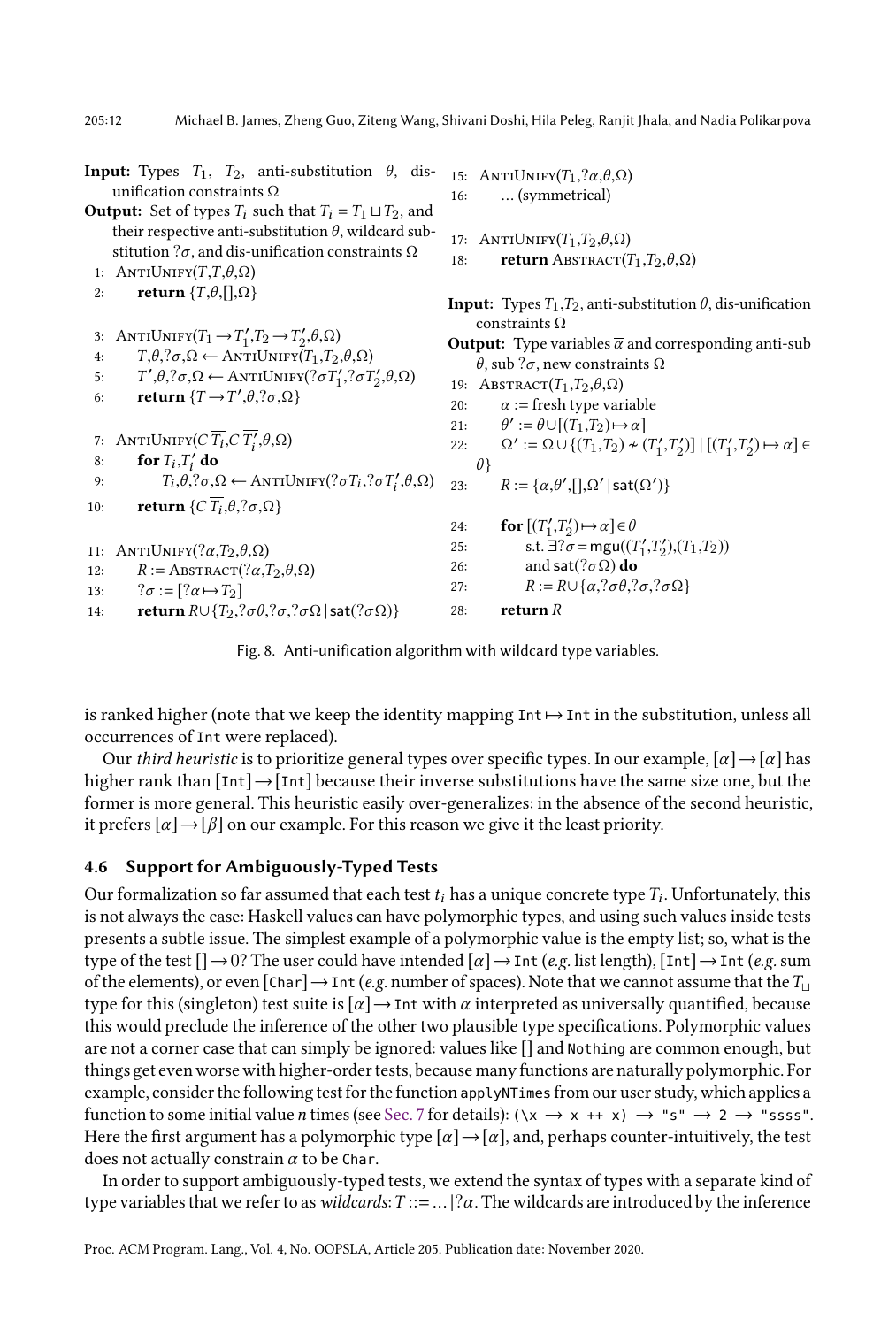oracle for tests  $\Gamma \vdash t \Longrightarrow T$ , when tests contain polymorphic values. For example, we infer the type  $[? \alpha] \rightarrow$  Int for  $[] \rightarrow 0$ . Unlike regular type variables  $\alpha$ , which are implicitly universally quantified, a wildcard stands for a concrete type a user had in mind, which is unknown to the synthesizer.

To accommodate for wildcards during type specification inference, we need to modify to the function ANTIUNIFY. The join of two types is now not a single type but a set of types, for each possible instantiation of the wildcard. For example, consider two tests for the function applyNTimes:  $(\forall x \rightarrow x + x) \rightarrow "s" \rightarrow 2 \rightarrow "ssss"$  and  $(\forall x \rightarrow 0:x) \rightarrow [1] \rightarrow 3 \rightarrow [0,0,0,1]$  whose types are, respectively,  $(\lceil 2\alpha \rceil \rightarrow \lceil 2\alpha \rceil) \rightarrow \lceil \text{Char} \rceil \rightarrow \text{Int} \rightarrow \lceil \text{Char} \rceil$  and  $(\lceil \text{Int} \rceil \rightarrow \lceil \text{Int} \rceil) \rightarrow \lceil \text{Int} \rceil \rightarrow$ Int  $\rightarrow$  [Int]. The join of these two types is a pair of types  $([\beta] \rightarrow [\beta]) \rightarrow [\beta] \rightarrow \text{Int} \rightarrow [\beta]$  and  $(\text{[Int]} \to \text{[Int]}) \to \beta$ ]  $\to \text{Int} \to \beta$ ]. The first result comes from instantiating  $?\alpha \mapsto \text{Char}$  and the second one from  $?a \mapsto$  Int; importantly, any other instantiation would lead to a type that is more general than either of the two. After computing the join, the rest of the inference algorithm proceeds by taking the union of all generalizations of each member of the join, and performs the filtering and ranking as before.

Anti-Unification with Wildcards. Our algorithm for computing the join efficiently (without enumerating infinitely many potential wildcard instantiations) is shown in [Fig. 8.](#page-11-1) There are several differences between this algorithm and ANTIUNIFY from [Fig. 6.](#page-9-0) First, the algorithm returns a set of anti-unification results, and uses Haskell-like monadic notation to compute all combinations of results in lines 3–6 and 7–10. Second, each anti-unification result also includes a wildcard substitution  $\partial \sigma$ , which maps wildcards to types, and a set of dis-unification constraints  $\Omega$  of the form  $T_1 \nrightarrow T_2$ . These components record the decisions made about wildcard instantiations in the current branch of the search.

The most interesting case of anti-unification is captured by the helper procedure Abstract, which abstracts two types with dissimilar top-level structure into an anti-unification variable. Because the input types  $T_1$  and  $T_2$  might contain wildcards, ABSTRACT cannot decide a-priori whether to create a fresh anti-unification variable or to reuse one of the variables already in  $\theta$ . Instead it tries all of these option in turn and discard those that conflict with the accumulated dis-unification constraints  $Ω$ . Lines 20-23 create a fresh type variable, and add to  $Ω$  the constraints that the input types  $T_1, T_2$ must not unify with any existing key in  $\theta$ ; if the resulting constraints  $\Omega$  are unsatisfiable (*i.e.* contain a dis-unification of equal types), then this option is discarded. Lines 24-27 instead attempt to reuse an existing mapping  $[(T'_1, T'_2) \mapsto \alpha]$  from  $\theta$ ; the mapping is only considered if  $(T_1, T_2)$  unifies with the key  $(T_1',T_2')$  (mgu stands for "most general unifier"), and the result of this unification is consistent with the current Ω. Note that in the absence of wildcards, ABSTRACT reduces exactly to the case of dissimilar types in [Fig. 6:](#page-9-0) in this case, the pair  $(T_1,T_2)$  either occurs as a key in  $\theta$  exactly or it does not; hence only one set of dis-unification constraints computed in lines 22 and 26 can be satisfiable, and ABSTRACT will always return exactly one result.

#### <span id="page-12-0"></span>4.7 Support for Type Classes

Type classes are a popular feature of the Haskell type system [\[Wadler and Blott 1989\]](#page-26-12), and we support them by making another modification to ANTIUNIFY. When abstracting types  $T_1$  and  $T_2$ into a fresh type variable, we compute the set of type classes these two types have in common and attach a corresponding type class constraint to the resulting variable. For instance, consider the anti-unification of  $[Int] \rightarrow [Int]$  and  $[Bool] \rightarrow [Bool]$ . When the first pair (Int,Bool) is anti-unified, we check that both Int and Bool are instances of the type classes Eq and Ord. Hence, we abstract them into constrained type variable (Eq  $\alpha$ , Ord  $\alpha$ )  $\Rightarrow \alpha$ ; collecting constraints on all variables, we compute the anti-unifier (Eq  $\alpha$ , Ord  $\alpha$ )  $\Rightarrow$   $[\alpha] \rightarrow [\alpha]$  for the top-level types.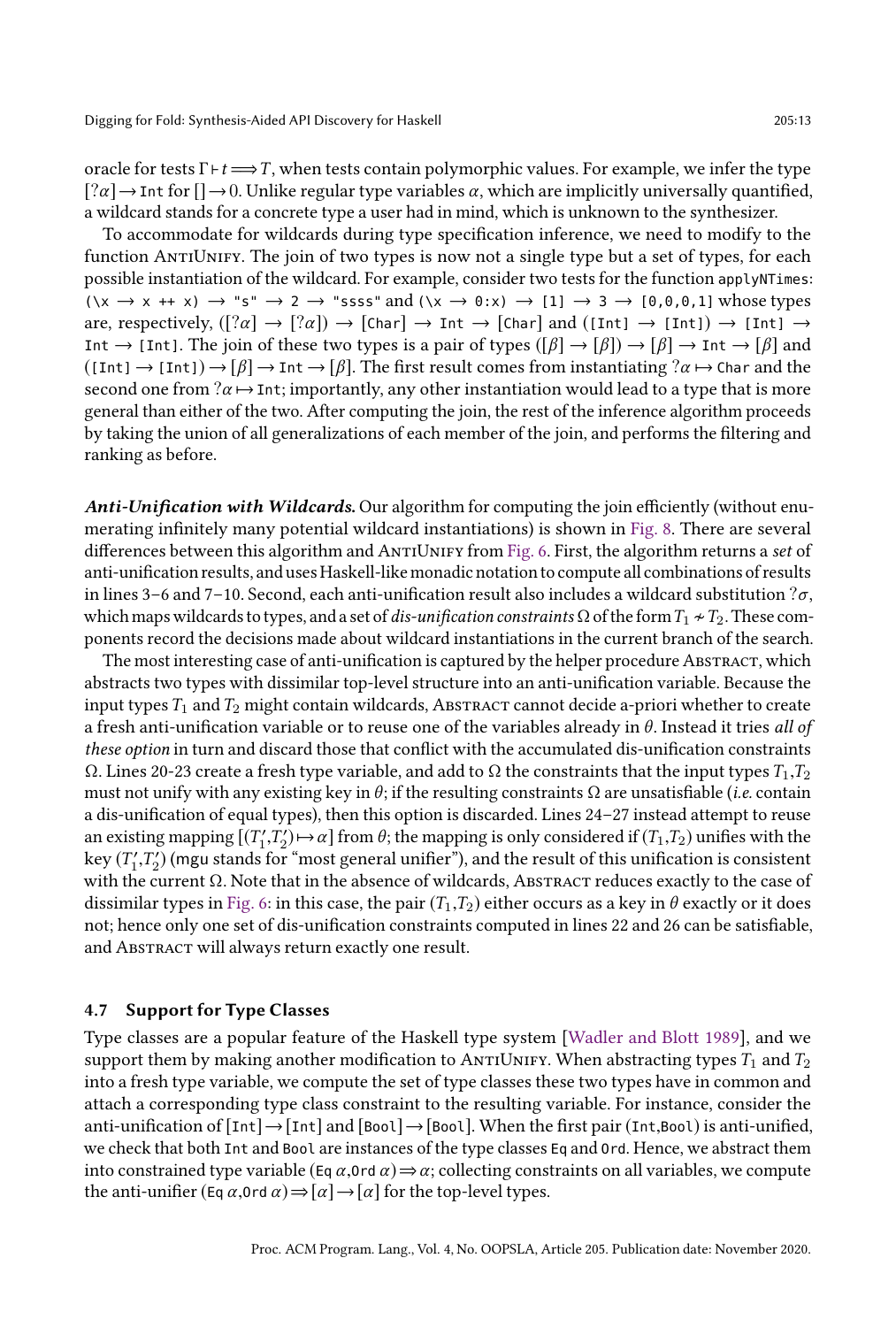205:14 Michael B. James, Zheng Guo, Ziteng Wang, Shivani Doshi, Hila Peleg, Ranjit Jhala, and Nadia Polikarpova

# 5 TESTS FOR ELIMINATION AND COMPREHENSION

Next, we describe how we use the SMALLCHECK's property-based testing [\[Runciman et al.](#page-26-7) [2008\]](#page-26-7) to eliminate undesirable candidates and produce examples that aid different comprehension goals.

# <span id="page-13-0"></span>5.1 Elimination

The *elimination* procedure takes as input a sequence P of candidate programs found by the synthesizer and returns a subsequence  $P^* \subseteq P$  that only contains *meaningful* and *unique* programs.

Meaningful Programs. A candidate program is meaningful if there exist an input value on which the candidate terminates and produces an output value within some timeout. Formally, we denote the output of a program p on an input tuple i as  $\llbracket p \rrbracket(i)$ , where  $\llbracket p \rrbracket(i) = \perp$  if p crashes or diverges on *i*. We say that a program is meaningless if  $\forall i$ .  $\llbracket p \rrbracket(i) = \bot$ . For example, the well-typed candidate \x → head [] is meaningless as it yields  $\perp$  regardless of the input x.

**Testing Meaningfulness.** We cannot test exactly whether an arbitrary program  $p$  is meaningless for two reasons: first, the set of possible inputs can be infinite, and second, for a given input we might need to wait an unbounded amount of time to determine whether a program terminates. Instead we say that  $p$  is *likely meaningless* with respect to a finite set of inputs  $I$  and timeout  $T$  if  $\forall i$   $\in$   $I$ .  $[\![p]\!]^T(i)$   $=$   $\bot$ , where  $\llbracket p \rrbracket^T$  denotes the result of executing  $p$  for at most time  $T$ . Hoogle+ tests whether a candidate is likely meaningless by invoking SMALLCHECK to enumerate all the values of a given input type up to a given constructor depth, and then running the candidate on the enumerated inputs to check if they successfully produce an output within a given timeout. Thus, candidates like  $\chi \rightarrow$  head [] that yield ⊥ for all inputs are deemed meaningless and eliminated. Because the check is approximate, HoogLE+ might erroneously eliminate a meaningful program if it requires large inputs to produce an output. Our empirical evaluation shows [\(Sec. 6\)](#page-14-1), that this happens very rarely in practice.

Lazy Candidates Can be Meaningful. In a lazy language like Haskell, determining whether a given program output  $\llbracket p\rrbracket^T(i)$  is  $\bot$  is actually non-trivial. Generally, Hoogle+ has to *force* program evaluation, for example, by printing the output (i.e. converting it to string). While doing so, however, Hoogle+ has to take special care not to eliminate programs that return infinite data structures. For example, consider the candidate  $\chi \rightarrow$  repeat x which returns an infinite list of x values. This candidate should be deemed meaningful, since it is common practice to produce infinite data structures that can be consumed lazily. Printing the output of this program, however, leads to a non-terminating execution, and hence by default the program is deemed meaningless.

To overcome this challenge, we use a special function approxShow introduced in [\[Danielsson](#page-26-9) [and Jansson 2004\]](#page-26-9), which prints an execution result only up to a finite given depth. If the result can be partially printed, the program is deemed meaningful. In the example above we invoke approxShow 3 (repeat 1) to print the result of repeat 1 up to depth 3, which yields "[1,1,1,\_". As this value is not  $\perp$ , Hoogle+ deems the candidate to be meaningful.

Unique Programs. We say that a candidate  $p$  is observationally equivalent to another candidate  $p'$ , written  $p \equiv p'$  if  $\forall i$ .  $[\![p]\!](i) = [\![p']\!](i)$ , i.e. if  $p$  and  $p'$  return the same results for all inputs i. We say a candidate p is unique with respect to a set of candidates P' if for each  $p' \in P'$  we have  $p \not\equiv p'$ , i.e. if for each  $p'$  there exists some distinguishing input i such that  $[\![p]\!](i) \!\neq [\![p']\!](i).$ 

Testing Uniqueness. Just like meaningfulness, uniqueness is impossible to check exactly. Instead, we say that  $p$  is a *likely duplicate* with respect to  $P'$  and relative to an input set  $I$  and timeout  $T$ , if  $\exists p' \in P'. \forall i \in I.$   $[p]^{T}(i) = [p']^{T}(i),$  i.e. there exists a program p' such that on any input from I either both programs return the same value or they both fail (crash or execute longer than T).

Hoogle+ presents the candidates to the user one-by-one, as soon as they are found. For each new candidate  $p$ , HOOGLE+ uses SMALLCHECK to test whether it is a likely duplicate with respect to the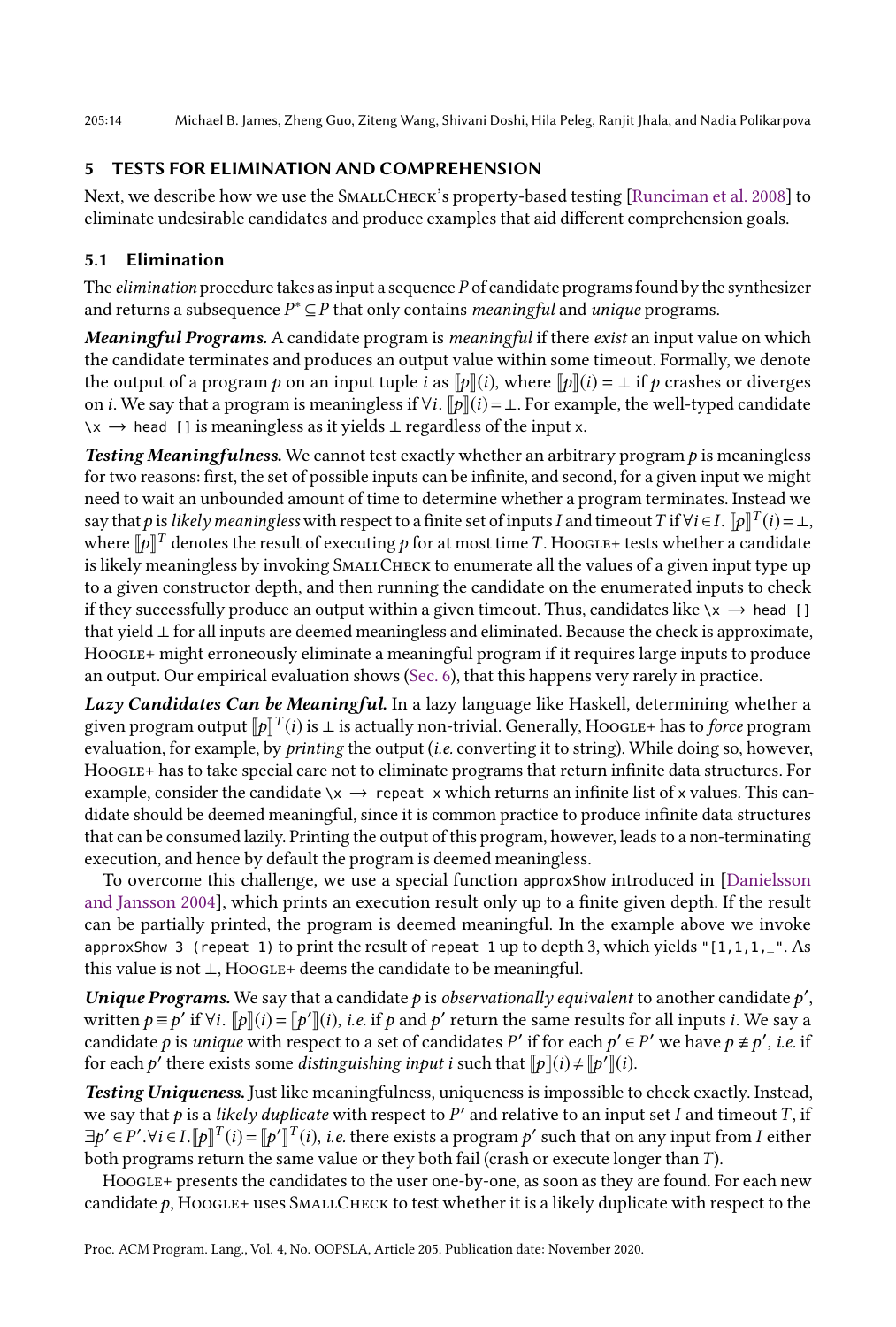programs  $p_1,...,p_k$  that were previously shown to the user. Because the check is approximate, Hoogle+ might accidentally eliminate a unique program if the distinguishing input required to differentiate it from every previous program is large; again, our study show that this rarely happens in practice.

**Examples of Unique Programs.** Our uniqueness test yielded some interesting results. Consider a queries applyNTimes :: (a  $\rightarrow$  a)  $\rightarrow$  Int  $\rightarrow$  a  $\rightarrow$  a from our user study, which composes *n* copies of a given function and applies it to an initial value. To our surprise, Hoogle+ synthesized two candidate solutions, which at the first glance appeared equivalent:  $\forall f \land x \rightarrow$  (iterate f x) !! n and \f n  $x \rightarrow$  foldr (\$) x (replicate n f). Closer examination revealed, that in fact, the two terms above behave identically when n is non-negative, but when n is negative, the former solution crashes while the latter returns x. On the other hand, consider the result found by the query applyPair :: (a  $\rightarrow$  b, a)  $\rightarrow$  b which applies the first element in the pair to the second element. Hoogle+ returned the expected solution  $\pi p \rightarrow (\pi \pi p) \$  (snd p) but we found that the uniqueness test eliminated a seemingly different solution,  $\mathcal{p} \to \mathcal{q}$  uncurry id p. Upon closer examination, however, we found that these two candidates indeed have the same behavior.

### <span id="page-14-0"></span>5.2 Comprehension

Often, the best way to understand a piece of code is to run it on some inputs, observe the outputs and then build a mental model relating the two. However, to understand a new piece of code, one does not typically run arbitrarily (randomly) chosen inputs. Instead, we can often discern patterns from small, carefully chosen inputs, that may be crafted to demonstrate some difference between the program under study and another candidate.

**Examples for Comprehension.** An example for a program p is a pair of input and output values  $(i, o)$ where  $o = \llbracket p \rrbracket(i)$ . Motivated by the above observations, Hoogle+ generates three kinds of examples to comprehend the synthesized programs more easily, deeply, and rapidly.

- (1) **Meaningfulness** : HOOGLE+ determines that the program is meaningful by finding at least one success example ( $i_{succ}$ , $o_{succ}$ ) where  $o_{succ} \neq \perp$  If p is a partial function, then in the course of determining meaningfulness Hoogle+ may also have found a failure example  $(i_{fail},\perp)$ . Both the success and failure examples are shown to the user to help with comprehension.
- (2) Uniqueness: Additionally, Hoogletherm blows programs that are unique with respect to all previously shown candidates. This is established by a set of *uniqueness* examples  $\left(i_j,o_j\right)$  that differentiate  $p$  from its predecessors  $P'$ , in that for each  $p'_j \in P'$ , we have  $o_j \neq [p_j] (i_j)$ . Thus, each of these uniqueness examples are also shown to help the user understand how the candidate  $p$  is different than the other  $p'_j$  candidates.
- (3) **Functionality**: Finally, sometimes the user wants other examples that illustrate the functionality of the candidate. Hence, Hoogle+ generates a set of functionality examples where each new input is different from all previously generated inputs.

### <span id="page-14-1"></span>6 EMPIRICAL EVALUATION

In this section, we empirically evaluate the effectiveness of type inference from tests and elimination.

Benchmarks. In all experiments, we use the component library and benchmark suite used by [Guo](#page-26-3) [et al.](#page-26-3) [\[2020\]](#page-26-3). Each of these benchmarks is a type-only query. We exclude one benchmark, which contains the type ByteString, since it is impossible to provide a test value for this type in HooGLE+ (this type requires a special function call to convert from a string). To the remaining set of queries we add the tasks from our user study [\(Sec. 7\)](#page-17-0), arriving at a total of 45 benchmarks.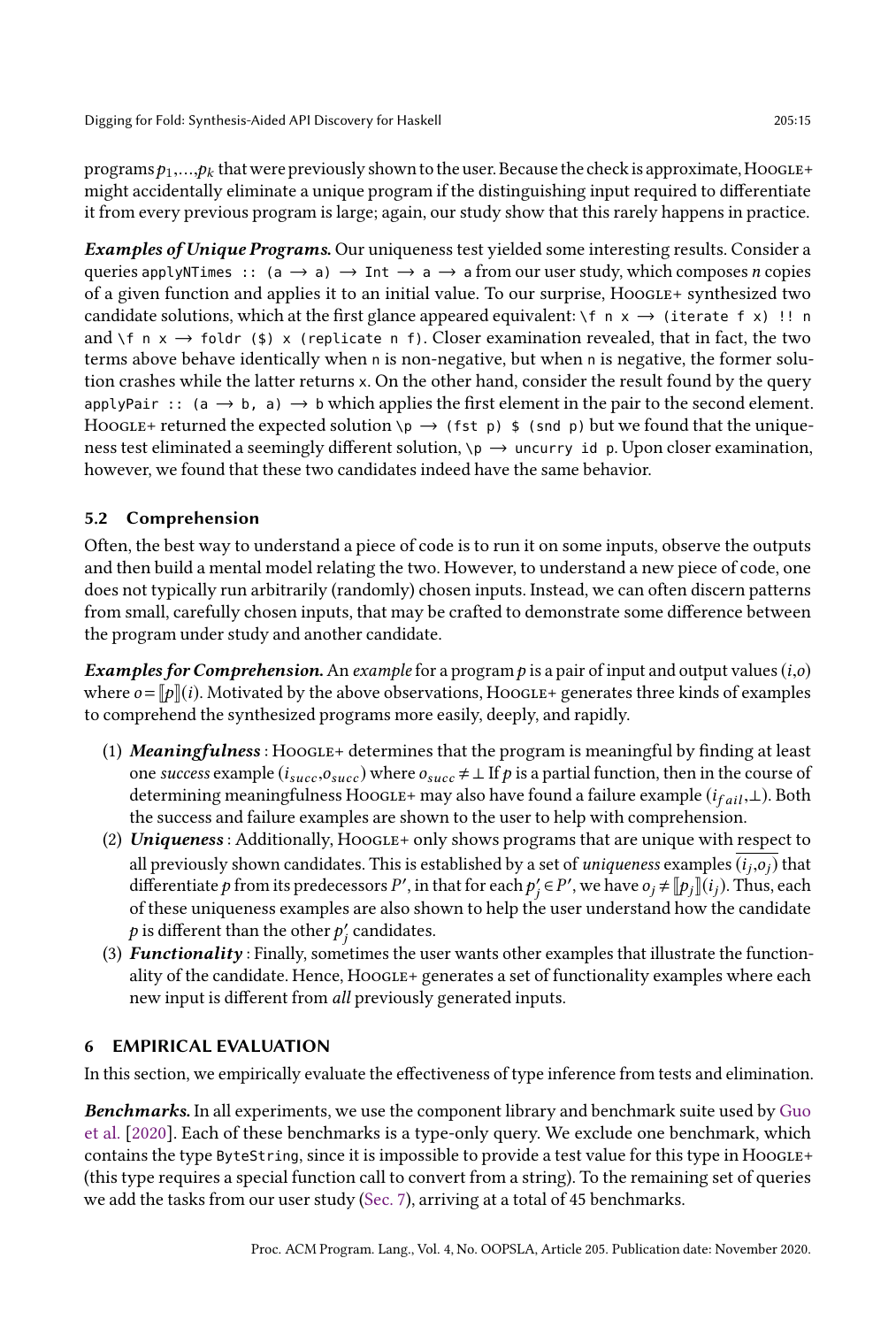205:16 Michael B. James, Zheng Guo, Ziteng Wang, Shivani Doshi, Hila Peleg, Ranjit Jhala, and Nadia Polikarpova

### <span id="page-15-0"></span>6.1 Type Inference From Tests

We evaluate the quality of the type inference algorithm on two sets of inputs: tests written by participants in our user study, and tests generated randomly by QUICKCHECK.

User-Provided Tests. Our first experiment evaluates the accuracy rate of type inference algorithm on real user data. For this purpose, we consider the five user study tasks, for which the correct type is defined in the study definition (see [Sec. 7.1\)](#page-18-0). We collected 76 type inference queries for these tasks out of the logs of searches performed by users in the course of the user study, after ruling out ill-formed searches (e.g., syntactically incorrect examples). We ran the type inference algorithm on these queries. In 39 queries the correct answer is ranked first, in 4 queries it is ranked second, and in one query it is ranked third. The median rank of all queries is 1. For only 5 out of 76 queries the correct result does not appear in the top 10. This shows that our algorithm infers correct types from user-provided tests.

Randomly Generated Tests. While Hoogle+ effectively infers types for tasks from our user study, this only accounts for 5 out of 45 benchmarks. Thus, we perform a second experiment to determine whether our inference algorithm generalizes to *other* programming tasks. Recall that each of our benchmarks is a type-only query. In our second experiment, we use QUICKCHECK [\[Claessen and](#page-26-6) [Hughes 2000\]](#page-26-6) to generate random input-output examples as follows. First, if the query has type parameters, we randomly instantiate them using a fixed set of base types (e.g. Int, Char, etc), to get a randomly generated monomorphic instantiation. Next, we invokeQuickCheck on the instance to generate values for the inputs and outputs of the signature to get a concrete test for the original type query. We evaluate our inference algorithm by running it on one, two, or three randomly generate tests and measuring the rank at which the "correct" signature (*i.e.* original type query) appears in the inference results. We report average results over six runs to reduce the uncertainty of random example generation. The results of this experiment are summarized in [Fig. 9](#page-16-0) (Left).

Results. The heat map is sectioned by the number of type variables in benchmark queries, and each cell of the heat map shows the percentage of benchmarks (of that number of type variables) where the correct result appears at that rank. Cells with darker colors represent a larger percentage.

For the most part, HOOGLE+ ranks the correct solution first or second, across the board. The few exceptions are seen at the bottom right of the chart, in runs with four type variables and only one test, making it hard to get the correct generalization from single concrete type. Within a given number of type variables, the rank of the correct type worsens as the number of tests decreases. This is as expected as fewer tests and more type variables lead to a larger set of possible generalizations, which makes it harder to identify the correct ones.

To confirm this intuition, we study the effect of the number of type variables and tests on the number of generalization, before and after filtering. [Fig. 9](#page-16-0) (Right) shows the minimum and maximum numbers of generalizations as well as median ranks over six runs. As we can see, the maximum value of type generalizations may reach hundreds of thousands or even millions in the case of many type variables when few test inputs are provided. However, our inference algorithm still produces the correct solution at a high rank: it has a median rank 1 or 2 in 12 out of 15 cases.

The difference in pre- and post-filtering generalizations shows that our filtering algorithm is highly effective, usually reducing the number of generalizations by at least an order of magnitude. This drastically reduced search space is a big step toward selecting the correct program. Of course, there is room for improvement as in a few cases(e.g. 3 type variables and 1 test) we still fail to provide a good answer.

### 6.2 Elimination

Next, we evaluate our test-based technique for eliminating irrelevant program candidates returned by TyGAR. Recall that test-based elimination can produce false negatives, i.e. erroneously eliminate a meaningful and unique program because it did not search large enough inputs or did not wait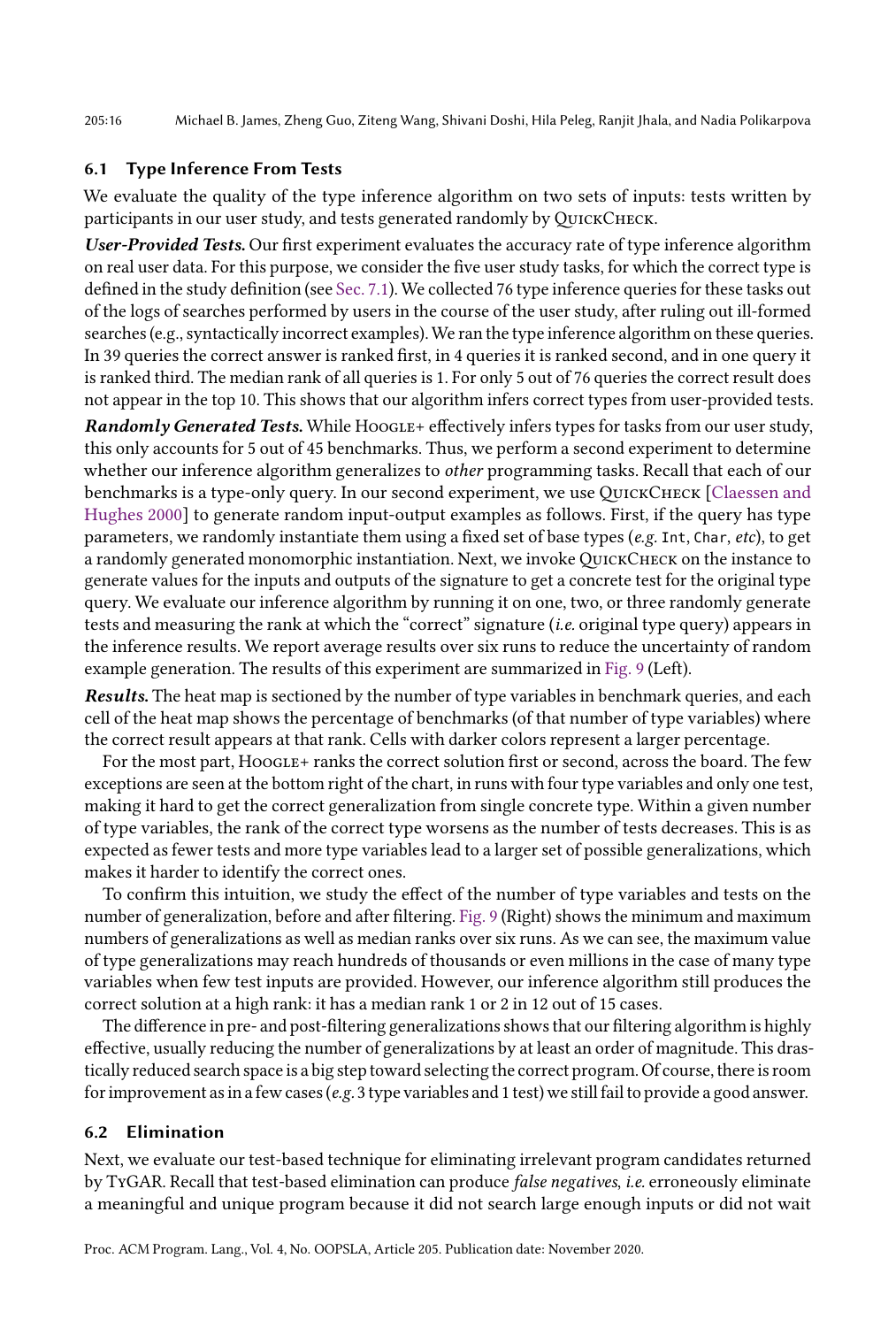<span id="page-16-0"></span>

Fig. 9. (Left) Type inference results on random generated tests. We compare the results between different number of type variables in the expected type and different number of tests. The x-axis is different ranks. The y-axis is grouped by number of type variables, and each group has three rows corresponding to evaluation on 3 to 1 tests. Each cell shows the row-wise percent of benchmarks. Darker colors mean more benchmarks have correct answers of that rank among those with the same number of vars and tests. (Right) Type inference counts on random generated tests. We report the median rank of correct solutions, min and max counts of type generalizations before and after filtering. '-' in ranks means no correct answer found in the top 10 results.

long enough for the program to terminate. On the other hand, elimination cannot produce false positives: if it deems a program meaningful and unique, this is always accurate. In the rest of the section we evaluate both the importance of elimination (the number of true negatives) and its recall (the proportion of false negatives).

Experimental setup. To evaluate the elimination strategy in  $HooGLE+$ , we ran three experiments on the 45 benchmarks in our suite:

- (1) TyGAR-180: we ran TyGAR with a 180-second timeout per benchmark
- (2) HP-180: we ran HOOGLE+ with a 180-second timeout per benchmark
- (3) HP-360: we ran HOOGLE+ with a 360-second timeout per benchmark

We then manually labeled all meaningless results in TyGAR-180 and partitioned the rest into semantic equivalence classes. Next, we compared results in HP-180 to our labeled set, expecting one representative from each meaningful equivalence class to remain. We observed some differences between HP-180 and the labeled set; we refer to these mistakenly discarded programs as loss due to misclassification. Finally, we compared results in HP-180 with those in HP-360, detecting programs that are missing simply because they take too long to generate with elimination; we refer to this as loss due to testing overhead. The results are shown in [Fig. 10.](#page-17-1)

The graph shows that the number of true negatives is often high, sometimes an order of magnitude higher than the number of true positives. Hence we conclude that elimination is important: without it, the user is likely to be overwhelmed with meaningless and redundant programs when searching with a type-only specification.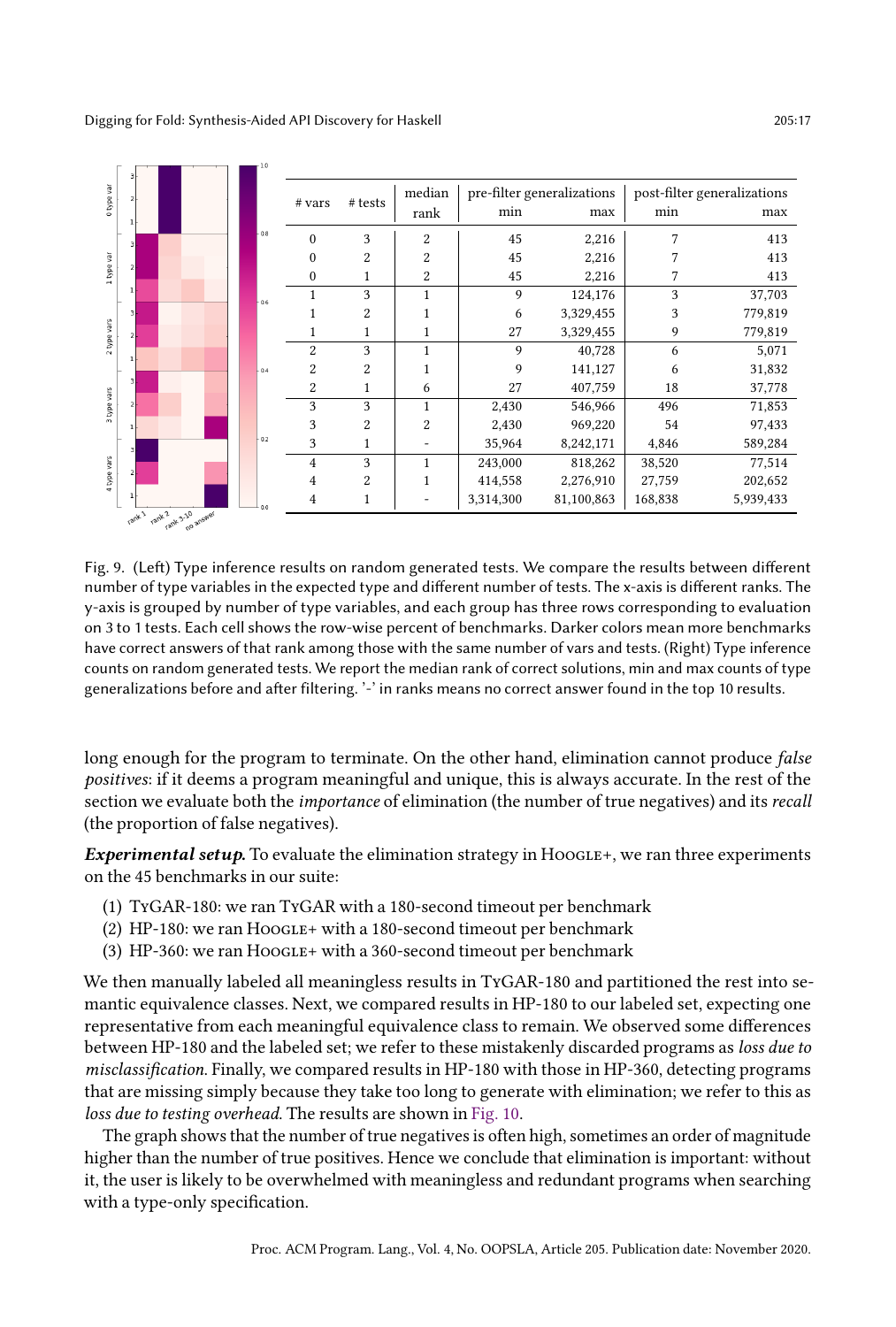<span id="page-17-1"></span>

Fig. 10. Elimination results on the benchmark suite. For each benchmark we report the number of true positives (interesting programs that are reported), true negatives (uninteresting programs that are eliminated), and false negatives (programs that are mistakenly eliminated or never generated due to testing overhead).

Loss due to Misclassification. Programs lost by misclassification are programs where no witness to their meaningfulness or uniqueness was found.When looking for a witness, we only enumerate examples up to a certain constructor depth(in this experimentwe used depth 3)within a timeout of 4 seconds. When the witness is outside this range,  $HooGLE+$  will misclassify the program as uninteresting.

Our results show that misclassification is infrequent. In benchmarks with relatively high misclassification rates (e.g. flatten) it is caused by the complexity of input types, which in turn requires large constructor depths to generate interesting inputs. For instance, two solutions for the query flatten ::  $[[a]] \rightarrow [a]$  are \xs  $\rightarrow$  concat (init xs) and \xs  $\rightarrow$  concat (concat xs), with a distinguishing input  $xs = [[[]], [[0]]]$ ; this input, however, lies at constructor depth 5, and hence is not generated.

Loss due to Testing Overhead. It takes extra time for HOOGLE+ to test meaningfulness and uniqueness for each candidate, which in turn takes away from the time to perform the TyGAR candidate search. This means TyGAR may find fewer results than before. Most benchmarks have a testing overhead loss rate of no more than 10%.

We also carefully examined the benchmarks with high testing overhead loss rates (e.g. takeNdropM), and found that they all have a large number of displayed candidates found by the synthesizer. This means it takes more time to establish uniqueness for each *new* candidate as we must find inputs that distinguish the candidate from each previously displayed one. This delay in uniqueness check prevents the synthesizer from enumerating more candidates yielding testing overhead losses.

Trade-off. There is a trade-off between misclassification rate and testing overhead: increasing constructor depth and testing timeout makes test-based elimination more precise and thus decreases loss due to misclassification; at the same time, this increases testing overhead and the associated loss. We experimented with different timeouts and depth limits, and found that changing these parameters had no significant effect on most benchmarks.

### <span id="page-17-0"></span>7 USER STUDY

We conducted a user study that sought to answer questions about the utility and usability of our tool. We focused on the following research questions: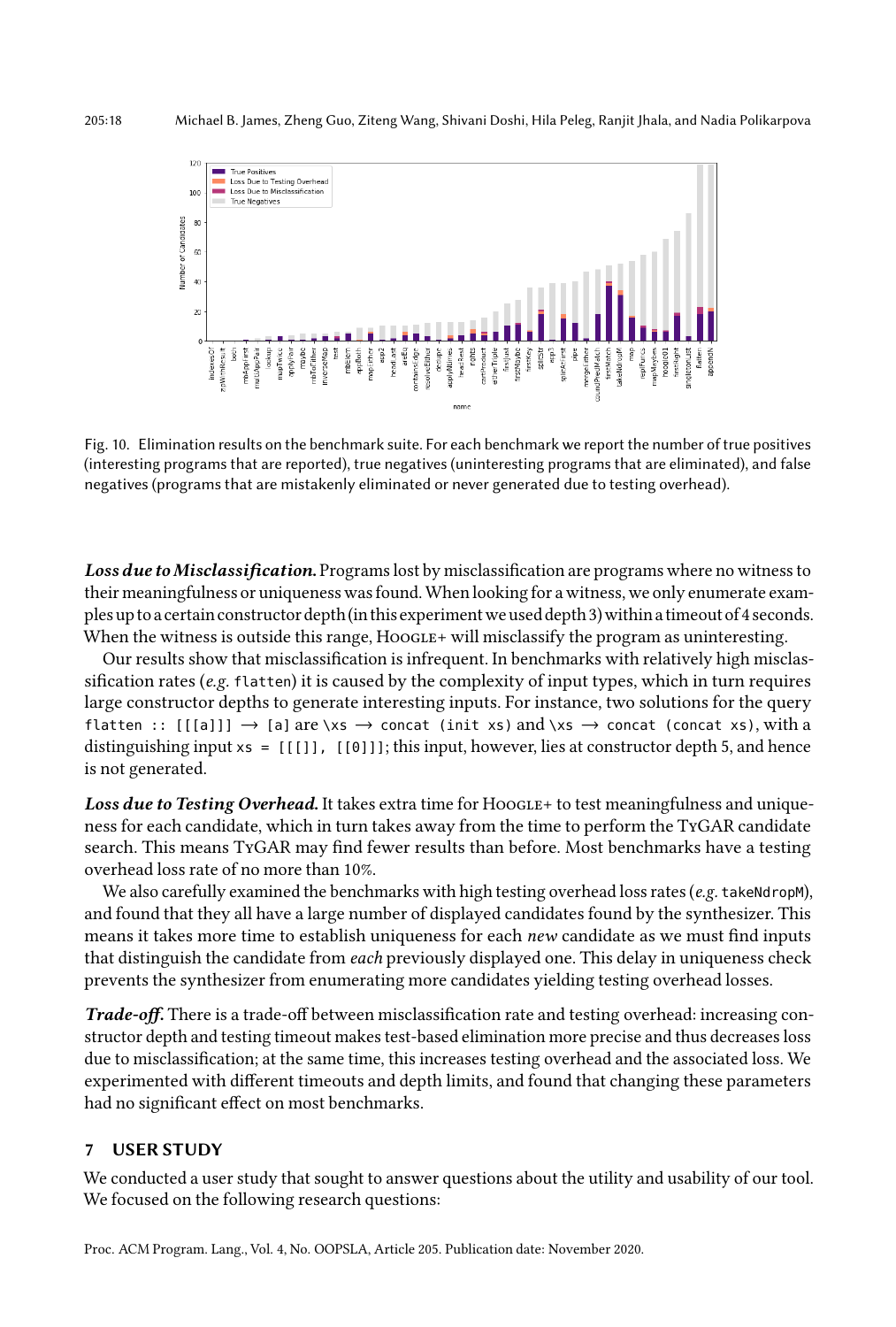- RQ1: Does synthesis help programmers solve program search tasks compared to traditional methods? We believe that better performance on search tasks leads to greater productivity, as many mundane programming tasks boil down to snippet search.
- RQ2: How do functional programmers express their intent in the synthesizer? What styles of input do these programmers use to guide their search with a tool? Do they prefer to search with types, tests, or a mix?
- RQ3: How do functional programmers interpret the results they receive from the synthesizer? Users have several methods to understand a candidate presented to them. Hoogle+ provides documentation, automatically generated examples, user provided examples, and the code itself. Out of this wealth of information, what did programmers find useful in understanding the programs they are looking at and making decisions about candidate programs?

Choosing a control. In order to better understand the way Haskell programmers search for code today, we performed an initial information-gathering survey on the way Haskell programmers search for code. We surveyed 151 people online. Of those respondents who use Haskell in varied settings (47% industry, 48% academic, 54% open source are the top three) and with different levels of experience (12% less than one year, 29% 1-6 years, and the remainder over 7 years), 84 users listed Hoogle as their first engine of choice and further 27 as their second engine of choice for Haskell code. Hoogle permits searching for a library function by either a type signature or by its name. Of those who listed Hoogle as one of their top choices, 121 listed searching by type and 107 listed searching by name as one of their preferred search modalities. The next most popular search engine, Google, was reported by only 37 users as their their top choice. We therefore assess the utility of our method compared to the most frequently used alternative, and choose searching with Hoogle as our control.

# <span id="page-18-0"></span>7.1 Study Design

Recruitment. The Haskell community is scattered in small pockets around the world. We planned our study to work remotely to sample from the broad community. We recruited 30 participants (6 female, 24male) via Twitter, Reddit, university lab mailing lists, and mailing lists devoted to functional programming or specifically Haskell. 22 participants were from academia (11 different institutions) and 8 were from industry (7 different companies). We asked participants to self-identify with same experience classification from our exploratory survey, and did not admit into the experiment users who have never used Haskell regularly. Of those categories, we had 12 participants new to Haskell, 10 intermediate-level users, and 8 expert users. The participants were paid for their time.

Task Selection. We selected our tasks to test different aspects of Haskell that programmers must keep in mind when searching for program snippets. We created two tasks that require using a higher-order function, while the other two tasks do not need a function as an argument. Their full description as provided to users can be found in [Fig. 11:](#page-19-0)

- (0) Training concatNTimes :: Int  $\rightarrow$  [a]  $\rightarrow$  [a]. This program concatenates its second argument n times to itself. This task was intended to be simple with no express challenges. Solution: \i xs  $\rightarrow$  concat (replicate i xs)
- (1) Task A first Just ::  $a \rightarrow$  [Maybe  $a \rightarrow a$ , gets the first Just from the list with a fallback, default value. This task is challenging as it requires composing three uncommon components. Solution: \def xs  $\rightarrow$  fromMaybe def (listToMaybe (catMaybes xs))
- (2) Task B dedup :: Eq a => [a]  $\rightarrow$  [a], our running example removes adjacent duplicates from its input. This task challenges participants to consider and produce a typeclass constraint. Solution:  $\xi x s \rightarrow map$  head (group xs)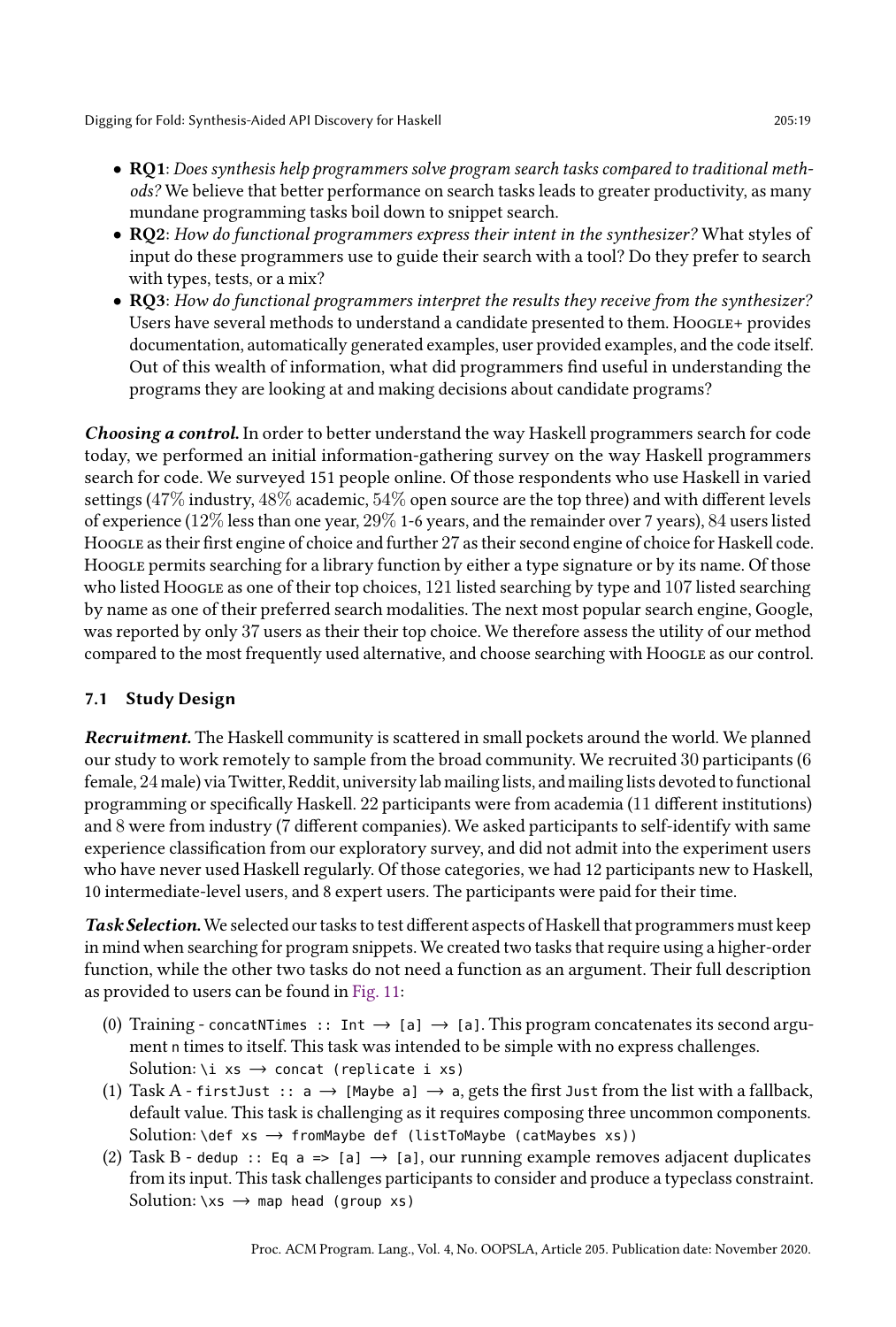<span id="page-19-0"></span>

| 205:20   | Michael B. James, Zheng Guo, Ziteng Wang, Shivani Doshi, Hila Peleg, Ranjit Jhala, and Nadia Polikarpova                                                                                                                                                                                                              |  |
|----------|-----------------------------------------------------------------------------------------------------------------------------------------------------------------------------------------------------------------------------------------------------------------------------------------------------------------------|--|
| Training | <b>Description.</b> Function concatNTimes takes two inputs, a natural number n and a list<br>xs. It concatenates xs n times to itself.                                                                                                                                                                                |  |
|          | <b>Example.</b> concatNTimes $2$ "abc" = "abcabc"                                                                                                                                                                                                                                                                     |  |
| Task A   | Description. Function firstJust takes two arguments: a list of Maybe a's and a<br>default value. It returns the first element from the list that is a Just or the default, if no<br>such element exists.                                                                                                              |  |
|          | <i>Example</i> .firstJust 0 [Nothing, Just 1] = 1                                                                                                                                                                                                                                                                     |  |
| Task B   | <b>Description.</b> Function dedupe takes one input, a list. It returns the list with any<br>adjacent duplicate values removed.<br><i>Example</i> . dedupe "aaabbab" = "abab"                                                                                                                                         |  |
| Task C   | <b>Description.</b> Function applyNTimes takes three arguments: a one-argument function<br>f, a natural number n, and an initial value x. It applies f to x, n times, setting up a<br>pipeline of function applications.<br><i>Example.</i> applyNTimes $(\x \rightarrow x + x)$ 3 "f-" = "f-f-f-f-f-f-f-f-f-f-f-f-f- |  |
| Task D   | Description. Function inverse Map takes two inputs, a list of functions fs and an input<br>x. It applies each element of fs to x and returns a list of those results.<br><i>Example.</i> inverseMap $[(\x \rightarrow x + 2), (\x \rightarrow x * 2)]$ 5 = [7, 10]                                                    |  |



- (3) Task C applyNTimes :: (a  $\rightarrow$  a)  $\rightarrow$  Int  $\rightarrow$  a  $\rightarrow$  a, applies its function argument n times to its last argument. This task requires thinking about combining higher-order functions. Solution: \f i x  $\rightarrow$  (iterate f x) !! i or \f n x  $\rightarrow$  foldr (\$) x (replicate n f)
- (4) Task D inverseMap :: [a  $\rightarrow$  b]  $\rightarrow$  a  $\rightarrow$  [b], applies each element of its list of functions to its second argument. Like task C, this also requires considering higher-order functions. Solution: \fs  $x \rightarrow zipWith ($ \$) fs (repeat x) or \fs  $x \rightarrow map ($ \$ x) fs

Procedure. Each participant was asked to complete four short program search tasks, listed above. Each of the four tasks had a high level, English-language description of the desired result, along with one example to characterize the expected results of that program, as shown in [Fig. 11.](#page-19-0) The first two tasks were completed under our control workflow, and the next two tasks-under the treatment workflow with Hoogle+. Each half of the study opened with a training task to allow the participant some time to familiarize themselves with the workflow; each half closed with a short questionnaire. Each task was time limited to 8 minutes to ensure the whole study would fit within one hour.

Control. In the control segment of the experiment, users were provided with an online GHCi session<sup>[3](#page-19-1)</sup> and the Hoogle search engine, which they were permitted to search by name or by type. The GHCi session was pre-seeded with all the same function and modules that Hoogle+ had at its disposal. Users were instructed to solve the task with a composition of existing library functions.

The purpose of the interpreter was to compose the different components of the solution. We therefore imposed several restrictions to focus users on program search: 1) Participants could not invoke GHCi's type informational features on library functions such as : t-which prints the type of an expression  $-$ : i or :browse-which give further information on a type or module; 2) they could not import any additional modules, and 3) they could only invoke GHCi to execute a (partial) solution on an example input or to inquire about the type of their (partial) solution. Additionally, users were not allowed to use control structures, recursion, or pattern matching in their solution to ensure a component-based answer.

<span id="page-19-1"></span><sup>3</sup><https://repl.it/languages/haskell>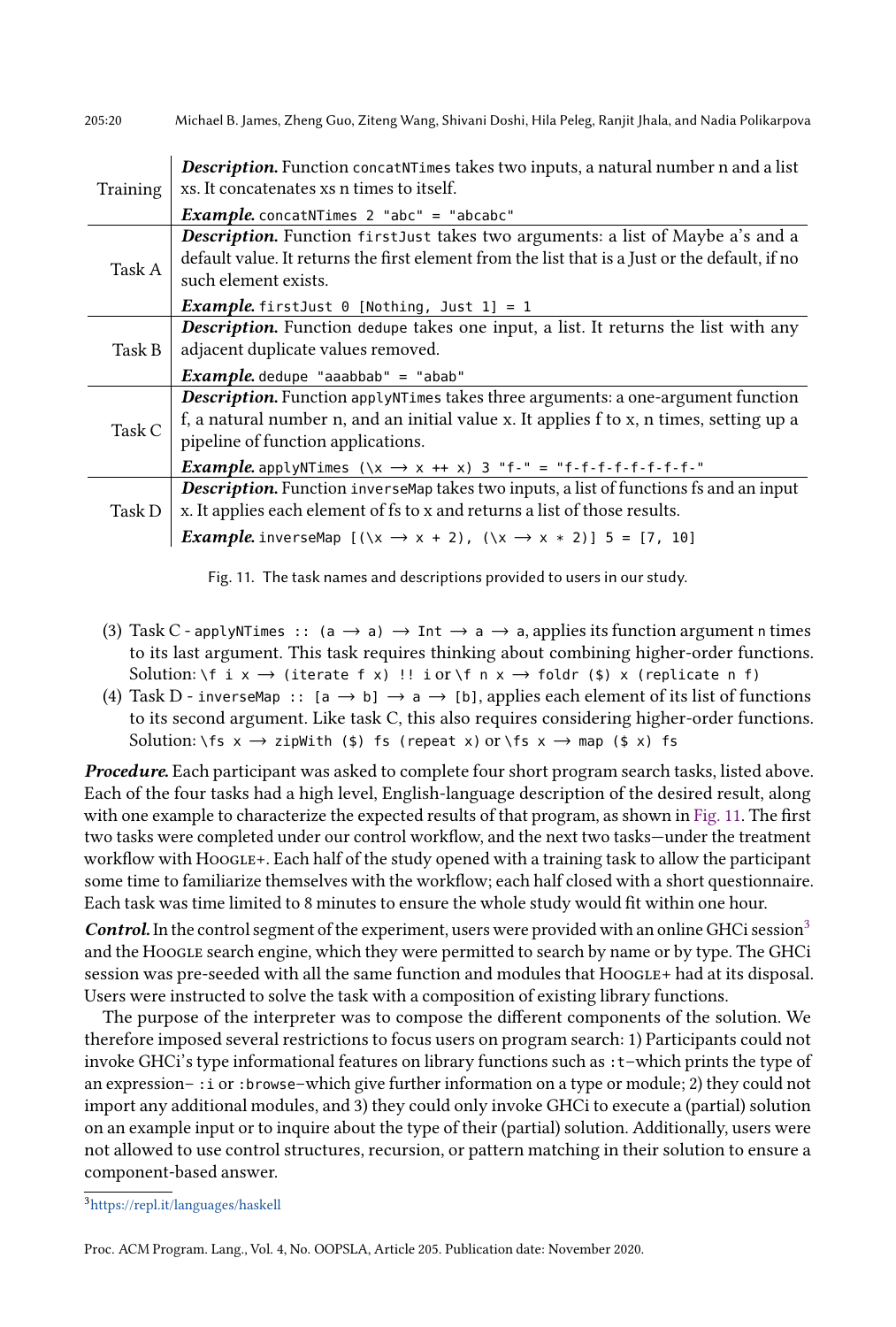<span id="page-20-0"></span>

Fig. 12. Comparison of time to complete, with and without participant timeouts. [12a](#page-20-0) shows completion improvements. An asterisks next to a task indicates a statistically significant change.

Users could follow any links on the HoogLE website, but were forbidden from making an openinternet search (e.g. Google or Stackoverflow). Participants were given a training task to familiarize themselves with these interaction restrictions.

**Treatment.** Users were presented with our tool, as presented in Sec. 2-they did not have access to the GHCi or to Hoogle. Users were trained with the same training task as in the first half of the study.

Experiment groups. Every participant in our study executed the control setting, followed by the treatment (within-subjects). In order to collect data on all tasks, we assigned users to one of two groups, rotating which tasks are control tasks and which are treatment tasks. Note that we did not additionally randomize the order of the tasks, since our control setting is similar to users' regular workflow, so there is no need to isolate knowledge transfer from it.

The tasks were grouped together: task group 1, task A and task C; and task group 2, task B and task D. We grouped the tasks as A/C and B/D to ensure that each group would have one higher-order query and one first-order query. The study groups are then:

- (1) Task group 1 in control, then task group 2 with  $HooGLE+$ ;
- (2) Task group 2 in control, then task group 1 with  $HooGLE+$ .

Users were randomly assigned into one of the two study groups, while preserving an equal distribution of experience between the groups. Each group had: 6 with less than 1 year, 5 with 1-6 years experience, and 4 with 7+ years experience.

## 7.2 Results

We present the results relevant to each research question separately. In the remainder of this section, we set the threshold for statistical significance at  $p < 0.1$ .

*7.2.1 RQ1: Does synthesis help programmers with program search tasks?* For each of the four tasks in a session we measured the time until the user completed the task, and whether the task was completed or timed out (8 minutes). The results are shown in [Fig. 12.](#page-20-0)

Completion rates. Of the 60 tasks attempted with each tool, 29 were completed with Hoogle and 44 with Hoogle+, a  $51\%$  increase in completion rate with Hoogle+. [Fig. 12a](#page-20-0) shows the breakdown by task.

In a per-task breakdown, completion rates of users improved for tasks A, C, and D. We evaluated the change in the number of completed sessions with a Fishers-Exact test, and found the change to be statistically significant for the overall increase in completed sessions with Hoogle+ ( $p = .009$ ),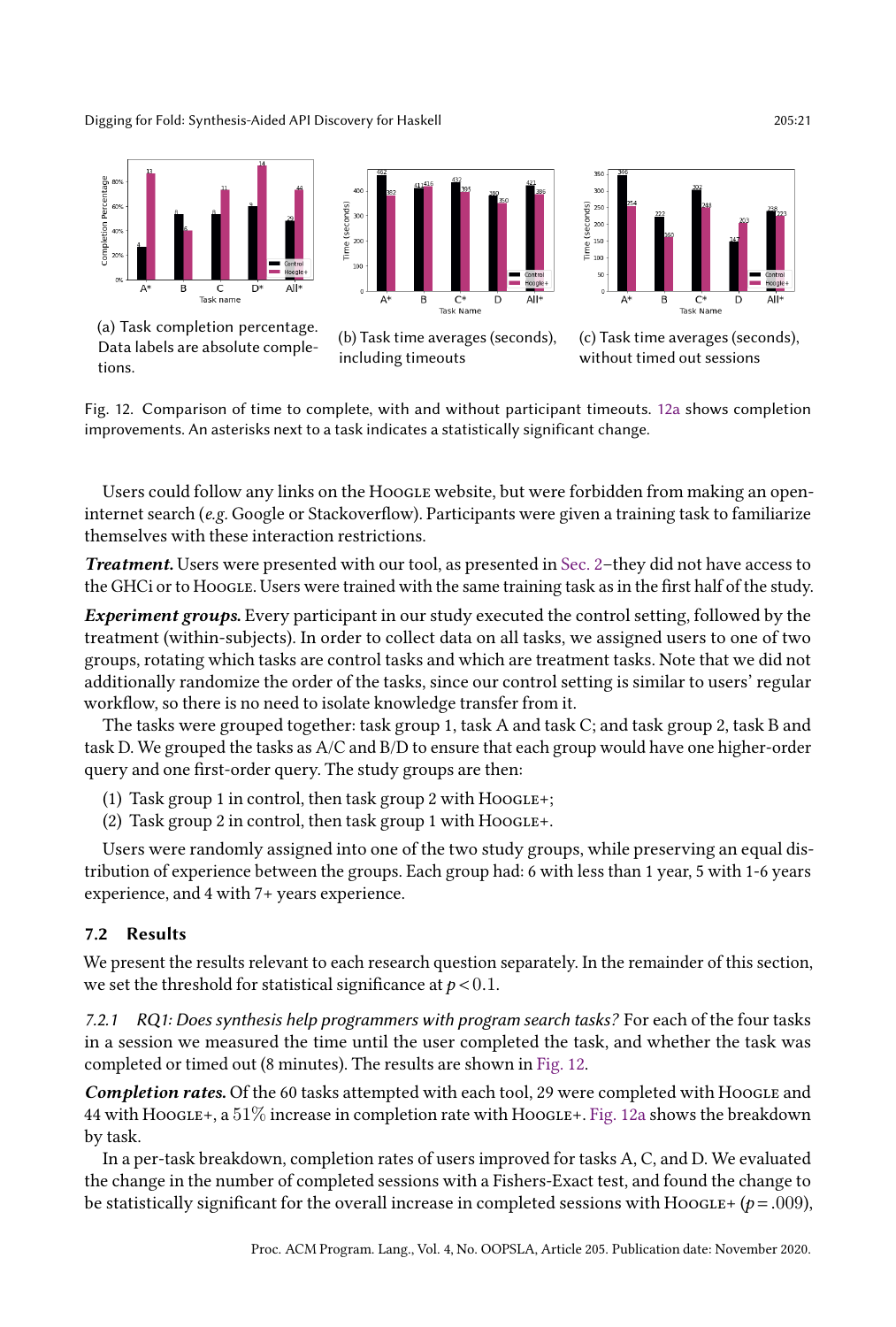<span id="page-21-0"></span>

Fig. 13. Median search modality across all four tasks, by experience level Fig. 14. Breakdown of feature perception,



ordered from most used to least used.

and for tasks A ( $p = .003$ ), and D ( $p = .080$ ). While more users completed task C with HOOGLE+ than in the control setting, this change is not statistically significant ( $p = .5$ ).

In task B there is virtually no association between the setting used and completions ( $p = .715$ ), and the low completion rate seems to be more influenced by the difficulty of producing the typeclass constraint in the searched type.

Completion time. Hoogle+ improved the average time to complete a task by 35 seconds. Average times are shown in [Fig. 12b.](#page-20-0)

Since tasks vary in components and difficulty, we also examine the data per-task. The improvement is preserved in tasks A, C, and D. We evaluated the change in time-to-complete with a Mann-Whitney U-test, and found the change statistically significant for tasks A ( $p = .0003$ ) and C ( $p = .051$ ), but neither the improvement in task D ( $p = .354$ ) nor the 5 second increase in task B ( $p = .460$ ) are statistically significant. The tool overall enjoys statistical significance over control ( $p = .004$ ).

Additionally, we examined only the times to complete when the user did not time out, shown in [Fig. 12c.](#page-20-0) This allow us to take a closer look at how much help was HoogLE+ when it does help. While the aggregate difference is smaller, a mere 15s improvement, we notice that in the individual tasks, differences are intensified. We also notice that for two tasks, B and D, the trend has reversed itself: users who were helped by HOOGLE+ completed task B, on average, a full minute faster, and task D almost a minute slower. Even still considering only those who completed their task, we do not find these differences statistically significant in task B ( $p = .165$ ) or task D ( $p = .386$ ). We observe similar significance for the remaining tasks (task A:  $p = .0002$ , task C:  $p = .060$ , overall:  $p = .005$ ).

We conjecture that task B required familiarity with typeclasses, so for those unfamiliar with the feature, Hoogle+ could not help them; and, those with that knowledge could fly. Further, task D's expected solution may have been obvious to some and could easily write it out in control; yet, those in the treatment setting had to coax HOOGLE+ to generate the right candidate with enough examples.

Correctness. We logged the final solutions presented if users did not time out. Between both control and treatment, across 120 recorded tasks, and 73 total completions, only one participant concluded with an incorrect solution, for task A, using  $HooGLE+$ . While this falls entirely within the margin of error, we do discuss the particulars of the session further in the next subsection.

Overall, we see that  $HooGEE+ \text{greatly improves completion rates over the control setting, as well.}$ as a modestly improving the time to result. Therefore we answer RQ1 in the affirmative.

*7.2.2 RQ2: How do functional programmers express their intent in the synthesizer?* We logged user searches made in the course of the experiment, and analyzed the style of Hoogle+ searches users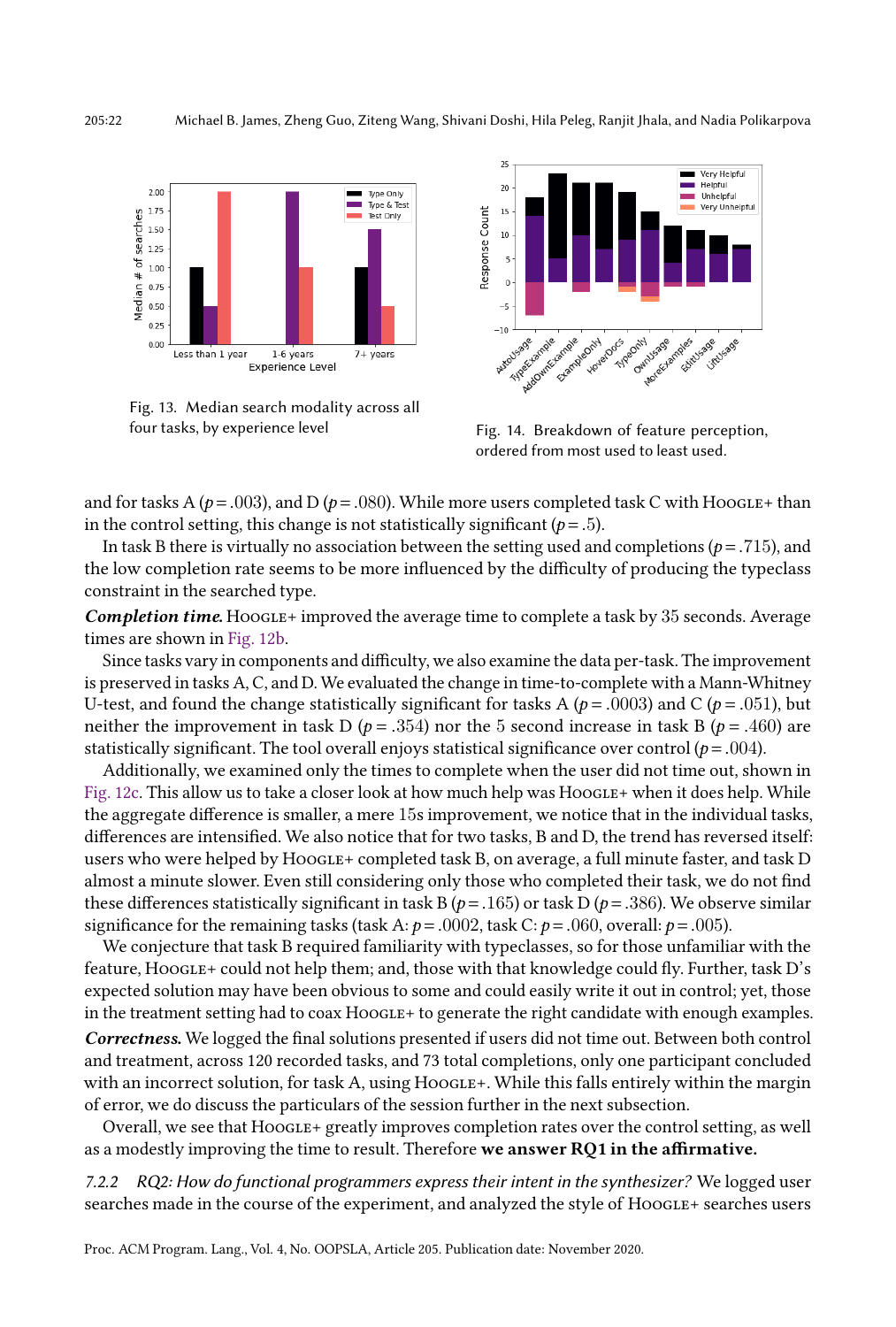made. Hoogle+ permits 3 kinds of searches: (1) type-only search, leaving the test part of the specification empty, (2) test-only search, then using a type that  $HooGLE + suggested$ , and (3) type-and-test search. Users made a total of 115 searches across all HooGLE+ sessions, with users making on average a little fewer than 2 searches per task. Only 22 searches were type-only, leaving 93 searches involving at least one test.

The style of search varied greater by experience level than by task. The breakdown of these searches is shown in [Fig. 13.](#page-21-0) Experts relied on tests the least, making a median of 0.5 test-only searches across all tasks, while inexperienced Haskell users made a median of 2 test-only queries. Despite our prestudy survey discovering that searching Hoogle by type was the most popular way to query for a component, searching by type-only in our synthesis setting was uniformly the least popular mode.

Test Provenance. Tests were an important part of how participants made their searches. We note where these tests came from. Task descriptions included one ready-made test. Of the tests used in searches, 46 were directly from the task; 63 were original to the participant (though some were closely based on the task or what was on screen); only 2 tests came from examples provided by Hoogle+.

To answer RQ2: across the board, users searched by type the least during their HOOGLE+ sessions. While beginners preferred test-only searches significantly, **tests were overwhelmingly part of** user searches. Additionally, users have a strong preference for providing their own tests.

7.2.3 RQ3: How useful are HoocLE+ features in interpreting results? We asked users to fill out a questionnaire after completing the tasks to assess what parts of HoogLE+ they used and what they found most helpful. The ratings of Hoogle+ features by users who used them (i.e., did not mark "did not use" in the survey) appear in [Fig. 14.](#page-21-0)

In general, users found Hoogle+ features to be helpful or very helpful. The only features rated very unhelpful by any user were the documentation available when hovering on a component and the type-only search, which, as seen earlier, was also the least used of all search options. The users dissatisfied with the documentation liked the idea but indicated they wanted a different experience around reading the documentation inline.

The less-used features of Hoogle+, editing and lifting a usage, were used by participants who needed their functionality, so it is not surprising they also found them helpful. A non-negligible number of users found auto-generated examples unhelpful, which we will discuss in the next subsection.

To answer RO3, with the exception of the auto-generated examples, **Hoogle+ features are** useful to users in interpreting results.

#### 7.3 Discussion

Overall effect on aid. Overall, the effect of  $HooGEE+$  on user performance was very encouraging, and feedback from participants was positive. In fact, one user said they felt they didn't really solve the task-the tool did-and that it felt like cheating at programming!

The four different tasks tested in our experiment are varied and stress different parts of a participant's Haskell knowledge. Task B required knowing or picking a typeclass, and task A involved lesser-known components in the Data.Maybe library. The control setting required the participants to come up with intermediate types for function compositions, in order to search the individual functions by type on Hoogle. In our experience, about half of the participants did not know what the intermediate types should be in a solution a priori.

We observed that the task either immediately made sense to participants or they struggled with it. In the data, we see a clear bimodal performance curve in both control and treatment, between those who "got it" and those who timed out or almost timed out. Task D is the most extreme example of this, causing the time to completion of those who finished the task in the control setting to be extremely fast (e.g., one participant solved the task in under a minute, saying they encountered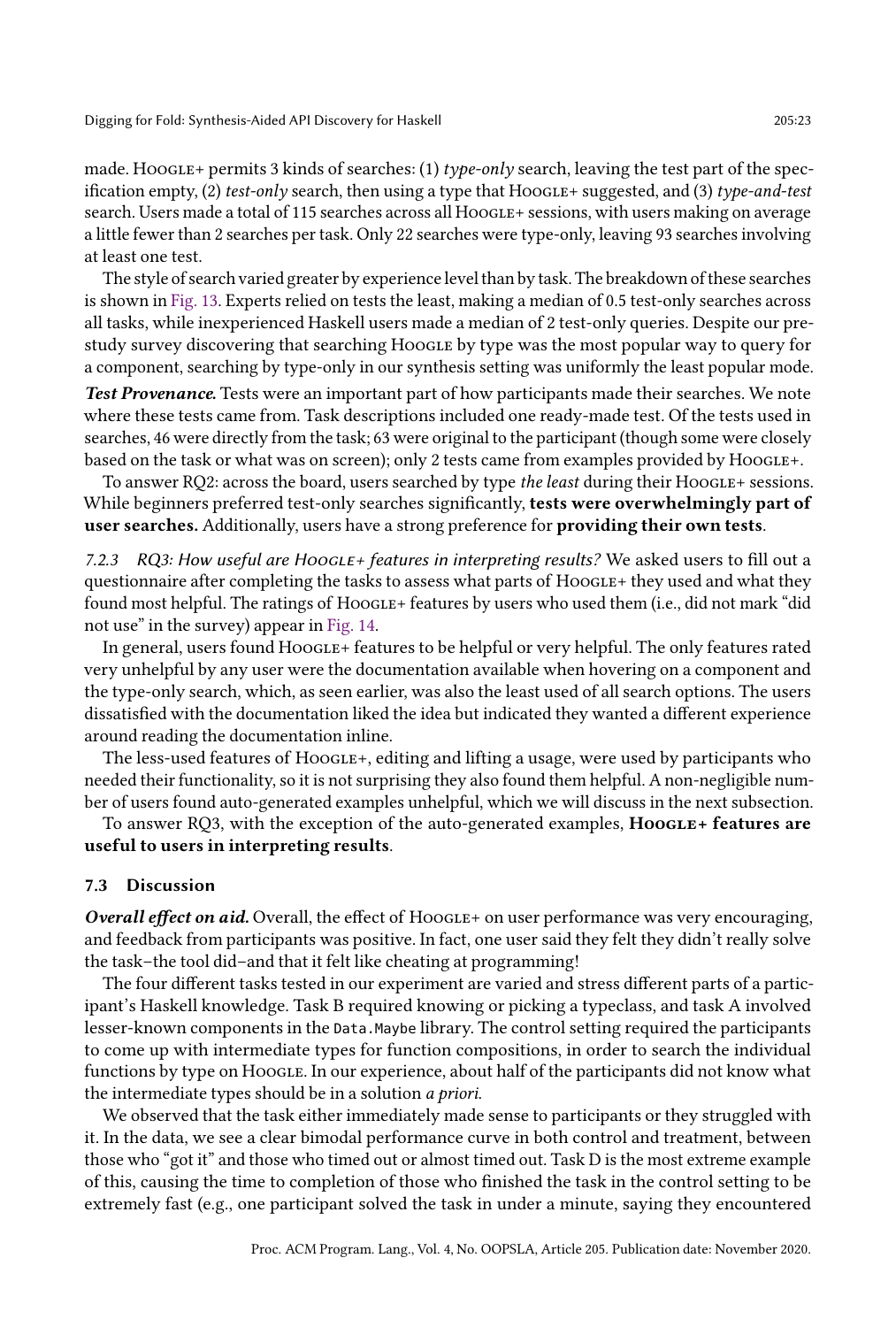a similar problem in their work). Still, more participants could solve task D with Hoogle+ than without, showing that its value is in the cases that don't immediately click.

In tasks A and C the effect of using HOOGLE+ was most significant, both in completion and in the change in times. We believe that these two tasks were particularly hard to break down into intermediate types and component-searches and this played to our tool's strengths. A basic assumption of human-in-the-loop synthesis is often that the programmer is capable of helping the synthesizer break down the task. It is possible that in a functional setting, this assumption does not hold.

Barriers. We asked users about barriers to solving their tasks after both the control portion and the treatment portion of the study.

After the control setting, several users expressed feeling daunted by the task of coming up with the right intermediate types and searching for the right function that contains what they need. This ties in to the significantly slower control times in the tasks A and C that require uncommon components and complex, higher-order types, respectively.

Additionally, Hoogle users had frustrations about the tool itself. Results often contain cruft from domain specific libraries that are usually not the function or direction intended. One user explicitly named as a barrier the need to browse a large set of results on a simple search. Several users mentioned vaguely remembering the necessary function, and having to search Hoogle to recall the order of arguments or the precise name of the function, but HoogLE doesn't permit searches by documentation.

The most frequent barrier to HOOGLE+ users were slow synthesis times. Specifically, the lack of indication if a search that was taking long would yield results or wait and then return nothing. Additionally, users expressed the need for messaging suggesting actions to the user when no results came up.

Several users mentioned difficulty in understanding what the candidate functions were actually doing, because any example provided was only shown as an end-to-end execution. One participant suggested drilling down into a candidate's execution on an example would help.

These point to experience and design improvements that are needed for HooGLE+ to become an effective production tool, but are not insurmountable.

Search Style. In our observations, we found that participants would fall back to example-only searches when they were at a loss for the right type (mostly with the most novice participants), or when they wanted to let the tool do more work for them. One participant made the observation that, "the point of a tool is to take the thinking out".

Task B is a particularly interesting case: only two participants searched with types-alone, the fewest of any task. Perhaps most users could tell the function's type signature Eq  $a \Rightarrow [a] \rightarrow [a]$  is very underspecified-that it says very little about what should happen to inputs- and so included at least one test with their search. This highlights the occasional shortcomings of types as specifications, ones that are mitigated by allowing tests in the search specification.

Auto-generated Examples. As shown in [Fig. 14,](#page-21-0) the auto-generated usage examples for candidate programs were the HOOGLE+ feature users were least satisfied with. We observed that this stemmed mainly from user expectation of usage examples did not entirely aligning with the criteria for example generation [\(Sec. 5.2\)](#page-14-0). Specifically, users did not need differentiation between the candidates as much as they wanted usages to explore the functionality of the current program they are investigating.

Users who did try to understand the candidates via the generated examples wished for a greater diversity of examples. Those who did ask for more examples tended to ask for *many* more examples, 6.7 more, on average, with some clicking the button up to 17 times (between both tasks). This shows that these users were hoping for the system to help them better understand their candidates.

This is perhaps best illustrated by the only incorrect result out of 60 Hoogle+ tasks performed. The user, a Haskell novice, made use of test-only searches but selected a type too specific for the task. They then selected a candidate that appeared to fit the task description but would crash on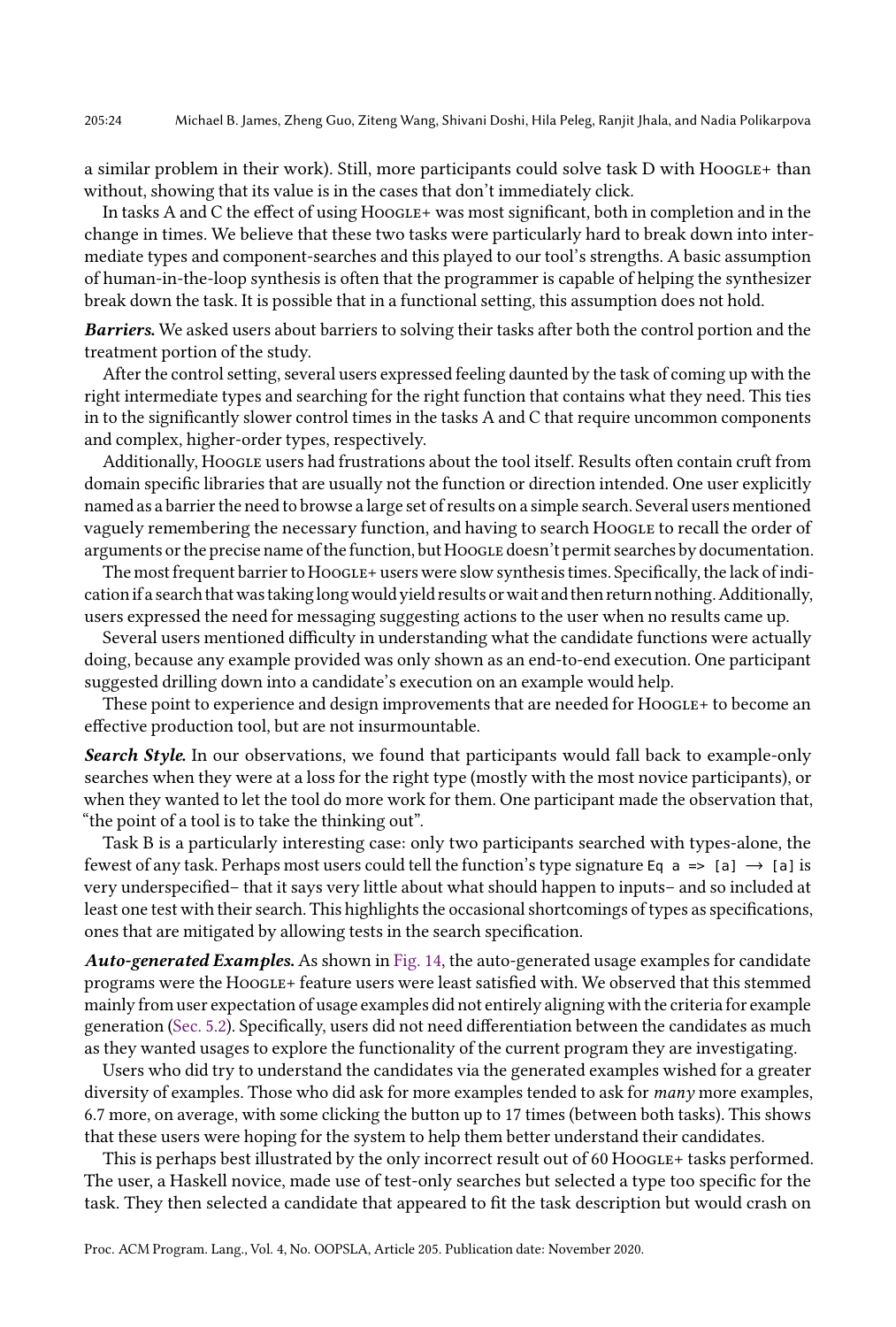inputs they never tested. The user did investigate the candidate by asking for more examples and editing existing ones; however, the user did not attempt any complex inputs. This user's experience demonstrates room for improvement in our example generation—better aligning its goals with the needs of users, and producing a greater variety of examples.

### 7.4 Threats to Validity

We selected tasks and components to operate over several common, built-in libraries. Most participants were familiar with many functions but had to limit themselves to the subset we permitted in the control setting. This introduced "unintentional complexity" as one expert user aptly put. We attempted to mitigate this with a training task in the control setting to familiarize users with our restrictions.

We gave participants only 8 minutes to complete each task. This short time limit is lab induced, and some participants reported a sort of test-anxiety that may have affected their performance. Anecdotally, many participants were close to completing the task in both control and experiment after timing out. Since the data is right-censored, times over eight minutes are only known to be over eight minutes, which may make generalizing the results for more complex tasks incorrect.

### 8 RELATED WORK

Component-based Synthesis. Modern IDEs support code-completion based on matching common prefixes of names (e.g. completing Str into String), or by using the context to narrow the candidates to well-typed completions [\[Perelman et al.](#page-26-13) [2012\]](#page-26-13). Type-based search engines like Hoogle [\[Mitchell](#page-26-1) [2004\]](#page-26-1) generalize the above to find type isomorphisms [\[Di Cosmo 1993\]](#page-26-14) i.e. single components whose signature match the query. In contrast, our goal is to find *combinations* of components that implement some higher-level task. When the task is specified as a type, the problem of search reduces to that of type inhabitation, i.e. finding terms that inhabit a given query type [\[Urzyczyn 1997\]](#page-26-15). One approach to type inhabitation is proof search [\[Augusstson 2005;](#page-25-0) [Heineman et al.](#page-26-16) [2016;](#page-26-16) [Norell 2008\]](#page-26-17), which can be difficult to scale up to large component libraries. PROSPECTOR [\[Mandelin et al.](#page-26-5) [2005\]](#page-26-5) introduces a scalable graph-based inhabitation algorithm where the components are unary functions, SYPET [\[Feng](#page-26-2) [et al.](#page-26-2) [2017\]](#page-26-2) uses Petri-nets to generalize graph-based methods to multiple argument functions, and TyGAR [\[Guo et al.](#page-26-3) [2020\]](#page-26-3) shows how to further extend SyPet's search to polymorphic components using the idea of succinct type-abstractions introduced by InSynth [\[Gvero et al.](#page-26-4) [2013\]](#page-26-4). However, all of these require type-based queries which can be problematic for non-experts, and do not consider the question of end-to-end usability.

User Interaction in Program Synthesis. Although program synthesis is supposed to serve a user, few papers focus on the user's role in the synthesis loop. [Le et al.](#page-26-18) [\[2017\]](#page-26-18) and [Peleg et al.](#page-26-19) [\[2018\]](#page-26-19) highlight two models of iterative synthesis, the first driven by the synthesizer and the second by the user. Our work is in a different setting: API discovery for functional languages.

Several domain-specific synthesizers [\[Chasins et al.](#page-25-1) [2018;](#page-25-1) [Chugh et al.](#page-26-20) [2016;](#page-26-20) [Drosos et al.](#page-26-21) [2020\]](#page-26-21) give end-users and data scientists access to synthesis to automate some of their work. These tools were evaluated against users' alternative workflow, but their users are not programmers, and the synthesis domain is far from general. Unlike these,  $HooGEE+$  is a tool for (functional) programmers and allows users to search for general Haskell code.

Filtering and ranking synthesis results. Ranking and returning multiple results are two common approach to handing ambiguous specifications in program synthesis; the two often—but not always— go hand-in-hand. The FLASHX tool family [\[Gulwani 2011;](#page-26-22) [Polozov and Gulwani 2015\]](#page-26-23) uses a ranking function to select a single, most likely program from programs that satisfy all user-provided examples, exploring both hand-crafted [\[Gulwani 2011\]](#page-26-22) and learned [\[Singh and Gulwani 2015\]](#page-26-24) ranking functions. Recent work on synthesizing lenses [\[Miltner et al.](#page-26-25) [2019\]](#page-26-25) proposed a novel approach to semantic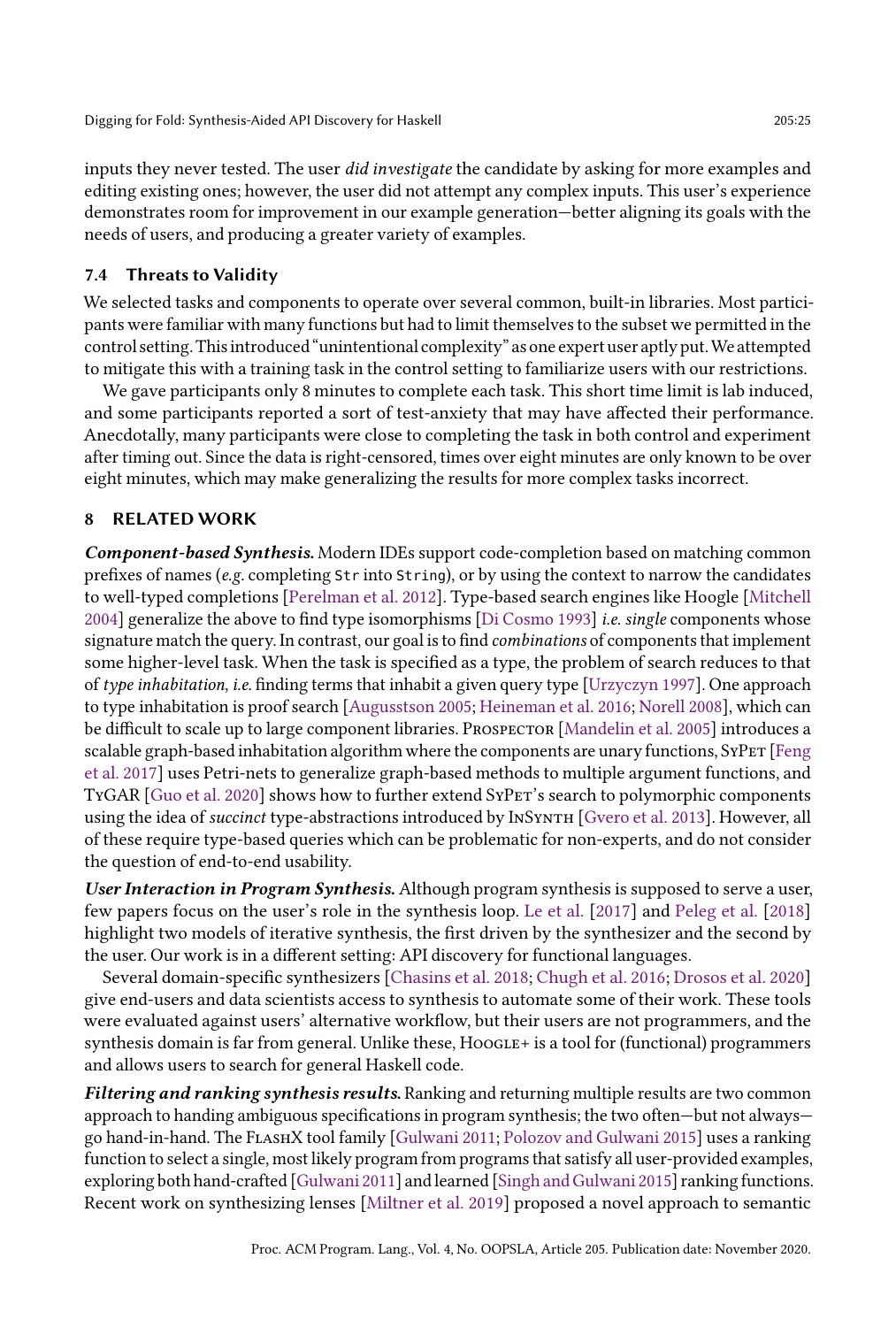ranking based on information theory. Unlike PBE tools that use ranking to select a single result, code completion tools [\[Gvero et al.](#page-26-4) [2013;](#page-26-4) [Raychev et al.](#page-26-26) [2014\]](#page-26-26) typically present a ranked list of results to the user, and most commonly rely on learned statistical models and syntactic features. Like these tolls, HoogLE+ offers the users several ranked candidates, both of synthesis results and of inferred types.

Synthesizers also need to filter their results to discard irrelevant programs. Syper [\[Feng et al.](#page-26-2) [2017\]](#page-26-2) uses Petri-nets to only return programs that use all available arguments. Hoogle+ extends this filtering: it filters TyGAR results after they are constructed, and uses more extensive criteria.

Test input generation. The extensive literature on automating testing focuses on finding bugs in manually written code. Our key observation is that these ideas in general, and property-based testing in particular, can be re-purposed for example-based elimination and comprehension in program synthesis. Hoogle+ uses the SMALLCHECK library [\[Runciman et al.](#page-26-7) [2008\]](#page-26-7) to filter its candidate program list and to provide examples to demonstrate the semantics of synthesized programs.

**Inferring Types from Examples.** A key innovation of  $HooGLE + iS$  to allow users to specify their queries via tests that are then translated into types, enabling efficient search. Prior work on the problem of inferring types from tests has a very different context: inferring type annotations for dynamically typed languages. E.g., [Chugh et al.](#page-26-27) [\[2011\]](#page-26-27) infer types from run-time logs, [An et al.](#page-25-2) [\[2011\]](#page-25-2) instrument Ruby programs to track how each variable is used to then build a constraint system that is solved to infer method types, and [Bonnaire-Sergeant](#page-25-3) [\[2019\]](#page-25-3) show how to generalize execution-based guided type-recovery to handle ad-hoc recursive datatypes as found in Clojure programs. All these differ from our approach in several ways. First, the different setting: when discovering type annotations, they have program execution traces to help guide type inference. Second, all infer monomorphic types, while our goal is to infer polymorphic signatures greatly narrowing the synthesizer search space.

#### 9 CONCLUSION

In this work we presented HOOGLE+, a component-based synthesizer for Haskell that focuses on endto-end usability of program synthesis. HoogLE+ extends a core type-driven synthesis engine TyGAR in three major ways. First, we present a novel mechanism to infer likely polymorphic type signatures from tests, which helps beginners, who are not yet fully comfortable with the Haskell type system. Second, we show how to leverage property-based testing to eliminate meaningless and repetitive synthesis results, without asking the user for additionalinput. Finally, we again rely on property-based testing to automatically generate examples that demonstrate the behavior of synthesized programs.

To evaluate the usefulness of HOOGLE+ relative to a traditional code search workflow, we conducted a user study with 30 participants, comparing their performance on solving simple programming tasks with the Hoogle search engine vs. Hoogle+. We find that users equipped with Hoogle+ perform their search tasks faster are able to complete 50% more tasks.

#### ACKNOWLEDGMENTS

The authors would like to thank the anonymous reviewers for their feedback on the draft of this paper. This work was supported by the National Science Foundation under Grants No. 1943623 and 1911149.

### REFERENCES

<span id="page-25-2"></span>Jong-hoon (David) An, Avik Chaudhuri, Jeffrey S. Foster, and Michael Hicks. 2011. Dynamic inference of static types for ruby. In POPL. Austin, TX, USA, January 26-28, 2011, Thomas Ball and Mooly Sagiv (Eds.). ACM, 459-472. Lennart Augusstson. 2005. Djinn. [https://github.com/augustss/djinn.](https://github.com/augustss/djinn)

<span id="page-25-3"></span><span id="page-25-1"></span><span id="page-25-0"></span>Ambrose Bonnaire-Sergeant. 2019. Typed Clojure in Theory and Practice. Ph.D. Dissertation. Indiana University, Bloomington. Sarah E Chasins, Maria Mueller, and Rastislav Bodik. 2018. Rousillon: Scraping Distributed Hierarchical Web Data. In UIST 2018. 963-975.

Proc. ACM Program. Lang., Vol. 4, No. OOPSLA, Article 205. Publication date: November 2020.